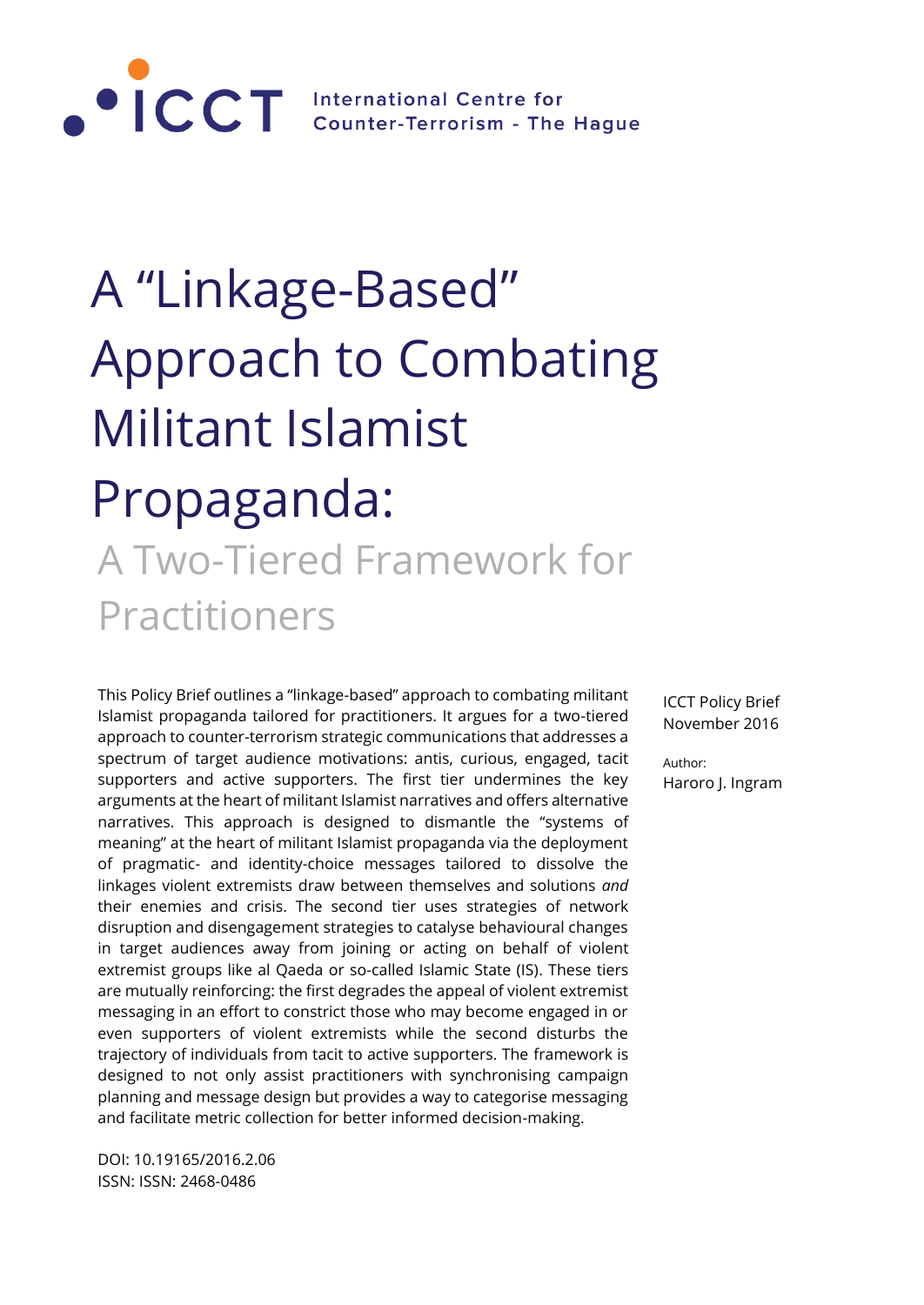# About the Author

### Dr Haroro J. Ingram

Dr Haroro J. Ingram is an ICCT Visiting Fellow from the Australian National University (Canberra). Ingram's Australian Research Council (ARC) funded project analyses the role of propaganda in the strategies of violent non-state political movements with the Afghan Taliban and Daesh as major case studies. His research draws heavily on primary source materials, most of which is collected during periods of fieldwork in South Asia and the Middle East where he has interviewed current and former activists and fighters as well as civilians. This field research has included interviews with current and former counterinsurgency and counter-terrorism operatives. Ingram is also a Visiting Fellow with the Naval Postgraduate School's Defense Analysis Department (Monterey, California). To contact the author, please send an e-mail t[o haroro.ingram@anu.edu.au.](mailto:haroro.ingram@anu.edu.au)

#### About ICCT

The International Centre for Counter-Terrorism – The Hague (ICCT) is an independent think and do tank providing multidisciplinary policy advice and practical, solution-oriented implementation support on prevention and the rule of law, two vital pillars of effective counter-terrorism. ICCT's work focuses on themes at the intersection of countering violent extremism and criminal justice sector responses, as well as human rights related aspects of counter-terrorism. The major project areas concern countering violent extremism, rule of law, foreign fighters, country and regional analysis, rehabilitation, civil society engagement and victims' voices. Functioning as a nucleus within the international counter-terrorism network, ICCT connects experts, policymakers, civil society actors and practitioners from different fields by providing a platform for productive collaboration, practical analysis, and exchange of experiences and expertise, with the ultimate aim of identifying innovative and comprehensive approaches to preventing and countering terrorism.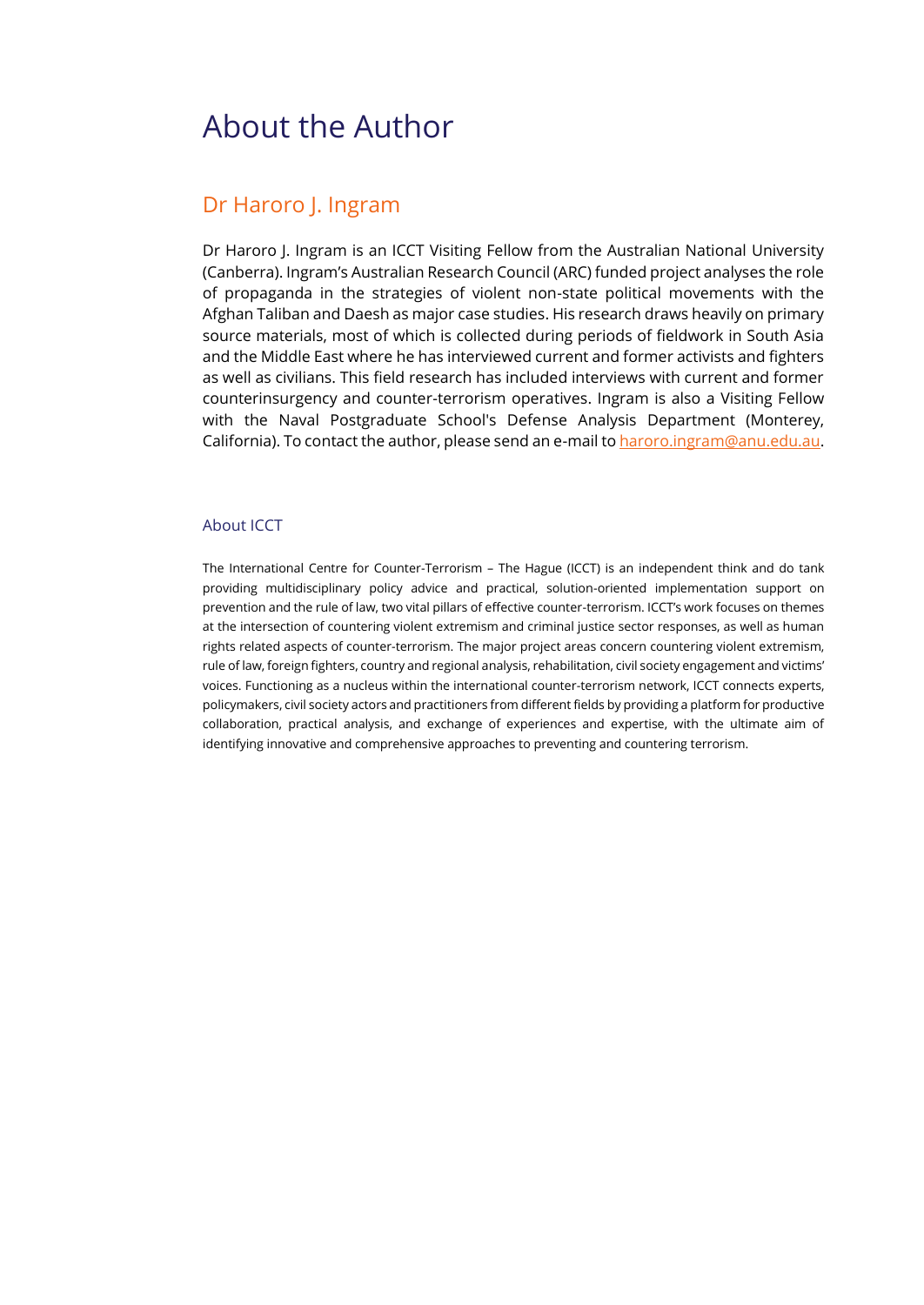

# Introduction

This Policy Brief outlines a "linkage-based" approach to counter-terrorism strategic communications<sup>1</sup> for practitioners seeking to combat the appeal of militant Islamist propaganda. <sup>2</sup> The two-tiered strategy is based on the findings of a series of publications released by ICCT's Counter-Terrorism Strategic Communications (CTSC) Project:

- "A Brief History of Propaganda During Conflict"<sup>3</sup>
- "Promoting Disengagement from Violent Extremism"<sup>4</sup>
- "Lessons from History for Counter-Terrorism Strategic Communications"<sup>5</sup>
- "Deciphering the Siren Call of Militant Islamist Propaganda"<sup>6</sup>

It thus draws on some of the latest research in the field concerning how humans tend to interpret information and make decisions, the strategic logic of violent extremist propaganda and the most effective ways to counter it. From local non-government community-led initiatives to national or even transnational governmental efforts, it is widely recognised that on-the-ground practitioners in regular contact with target audiences are best positioned to infuse their messages with the required nuances for it to resonate. But what this Policy Brief tries to offer practitioners is a broad framework to help shape and categorise that messaging, synchronise campaign planning and message design, and guide metric collection to inform better decision-making.

<sup>………………………………………………………………………………………………………………………………………</sup><sup>1</sup>The key principles of the "linkage-based" approach were previously published in H.J. Ingram, "An Analysis of Inspire and Dabiq: Lessons from AQAP and Islamic State's Propaganda War", Studies in Conflict and Terrorism (2016), http://www.tandfonline.com/doi/full/10.1080/1057610X.2016.1212551.

<sup>&</sup>lt;sup>2</sup> The term "militant Islamist" refers to Islamists who advocate/engage in violence as a tool for socio-political change. As shorthand, the term "violent extremist" (reference to the actor/s) and "violent extremism" (reference to the propaganda or agenda) is also used here.

<sup>&</sup>lt;sup>3</sup> H.J. Ingram, "A Brief History of Propaganda During Conflict Lessons for Counter-Terrorism Strategic Communications", The International Centre for Counter-Terrorism - The Hague 7, no. 6 (2016), https://www.icct.nl/wp-

content/uploads/2016/06/ICCT-Haroro-Ingram-Brief-History-Propaganda-June-2016-LATEST.pdf.

<sup>&</sup>lt;sup>4</sup> J.M. Berger, "Promoting Disengagement from Violent Extremism", The International Centre for Counter-Terrorism – The Hague 7, no. 5 (2016), https://icct.nl/wp-content/uploads/2016/08/CVE-Policy-Brief-FINAL.pdf.

<sup>&</sup>lt;sup>5</sup> H.J. Ingram & A. Reed, "Lessons from history for Counter-Terrorism Strategic Communications", The International Centre for Counter-Terrorism - The Hague 7, no. 4 (2016), https://www.icct.nl/wp-content/uploads/2016/06/ICCT-Ingram-CTSC-June-2016-3.pdf.

<sup>&</sup>lt;sup>6</sup> H.J. Ingram, "Deciphering the Siren Call of Militant Islamist Propaganda: Meaning, Credibility and Behavioural Change", The International Centre for Counter-Terrorism - The Hague 7, no.9 (2016), https://icct.nl/wp-

content/uploads/2016/09/ICCT-Ingram-Deciphering-the-Siren-Call-of-Militant-Islamist-Propaganda-September2016.pdf.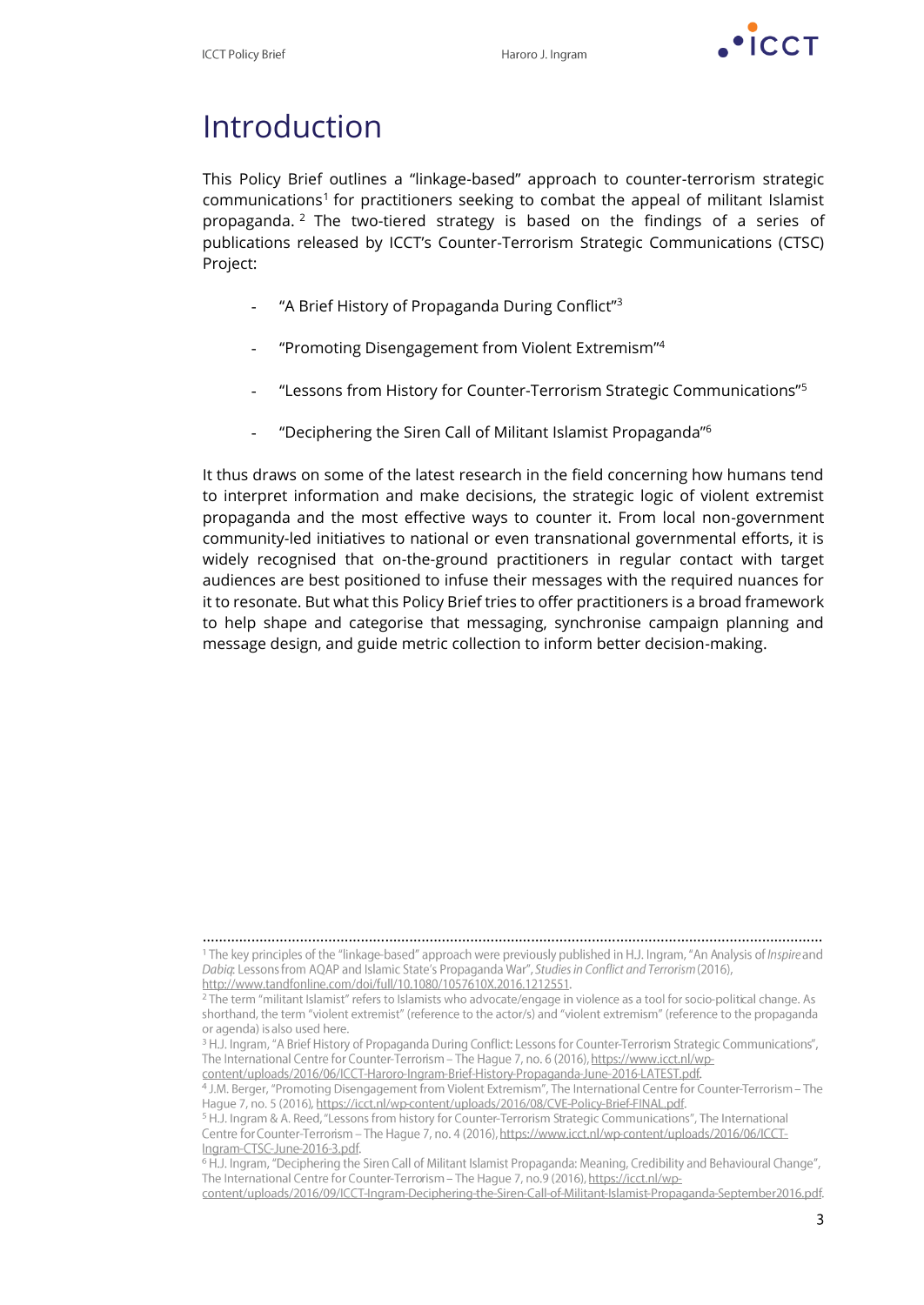

# The Strategic Logic of the "Linkage-Based" Approach

Before exploring the nuances of this strategy, it is important to consider the strategic logic that underpins this approach.

#### What is the Violent Extremist "System of Meaning"?

Violent extremist propaganda is designed to provide its audiences with a "competitive system of meaning" which acts as the lens through which supporters are compelled to perceive and judge the world.<sup>7</sup> It is thus *central* to the appeal of militant Islamist propaganda. At the heart of this "system of meaning" is typically a single overarching statement or "pitch": "we are the champions and protectors of (appropriately-aligned) Muslims (the in-group identity), everyone outside of this narrow in-group identity are enemies (i.e. out-group identities or Others) who are responsible for the *ummah's*  (Muslim community's) crises, so support us and our solutions (i.e. the militant Islamist politico-military agenda)." Graphically represented in Figure 1, militant Islamist propaganda uses a combination of narratives and imagery to connect these powerful in-group and out-group identity constructs with crisis and solution constructs. Propaganda plays a central role in shaping and solidifying this network of "mental models<sup>"8</sup> that constitutes the "system of meaning" for violent extremists and their supporters.



**Figure 1: Violent extremist "system of meaning" and its self-reinforcing dynamic**

Militant Islamist propaganda deploys a diverse range of messages designed to reinforce different aspects of their system of meaning. For example, some messages focus on showing how enemies are causing crises (i.e. Other-crisis linkages) while others will show how their particular group is providing solutions to crisis (i.e. in-groupsolution linkages). This diversity of messaging is about much more than just providing

<sup>………………………………………………………………………………………………………………………………………</sup>7 H. J. Ingram, "Deciphering the Siren Call of Militant Islamist Propaganda: Meaning, Credibility and Behavioural Change" (2016), pp. 8-19.

<sup>&</sup>lt;sup>8</sup> For more, see D. Norman, "Some observations on mental models", in D. Gentner and A. Stevens, eds., Mental Models (New York: Psychology Press, 1983), pp.7-14.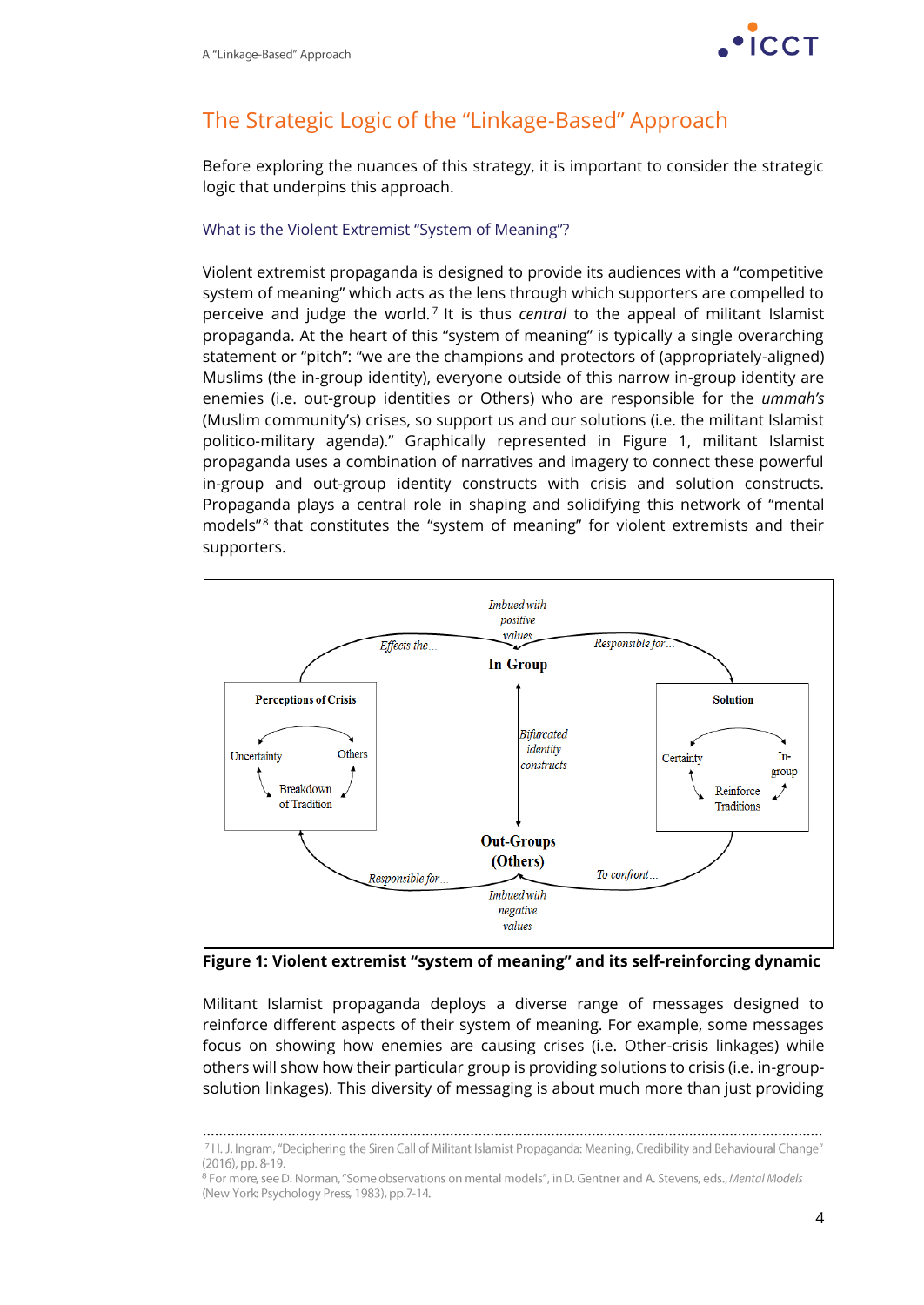

audiences with a variety of arguments to support its central "pitch" and an array of "hooks" to attract audiences characterised by diverse motivations. It is also reflective of the cyclically reinforcing nature of militant Islamist propaganda (see Figure 1). After all, the more that perceptions of crisis increase and out-groups (i.e. the enemies of violent extremists) are framed as responsible, the more urgent the need for solutions and the more the in-group (i.e. violent extremists) will be seen as best equipped to implement it. These dynamics may shape the way an individual perceives not only broader sociopolitical issues but also how personal issues are understood such may be the pervasive influence of the violent extremist "system of meaning" to that person.

What emerges from this perspective is that ideology is a tool that is used selectively by violent extremists to construct their "system of meaning" *in response to* psychosocial and strategic factors. In other words, militant Islamist propagandists select certain ideological concepts and contentions over a myriad of others to win support for their agenda within a certain political, socio-economic and cultural context in an effort to leverage target audience motivations. Naturally, militant Islamist propaganda inverses this relationship by proclaiming their agenda emerges from a rigid and pre-ordained truth, disconnected from socio-historical context and human psychology. Ideologycentric counter-terrorism efforts are based on the latter and thus immediately succumb to the militant Islamist's "propaganda trap". Moreover, attempting to counter extremism on a purely ideological basis (e.g. the jurisprudential merits of a particular interpretation of *jihad*) is unlikely to resonate with those most susceptible to extremism because it ignores contextual factors (e.g. perceptions of crisis) that render individuals susceptible to violent extremist propaganda. After all, ideological interpretations will tend to resonate in certain contexts: the more extreme perceptions of crisis, the more extreme the solutions that will be deemed necessary to address them and thus the more extreme the ideological justifications. Counter-extremism efforts that fixate on critiquing militant Islamist ideology without addressing the "real world" crisis and the need for solutions risks being an exercise in futility if not counter-productivity. The "linkage-based" approach offers an alternative.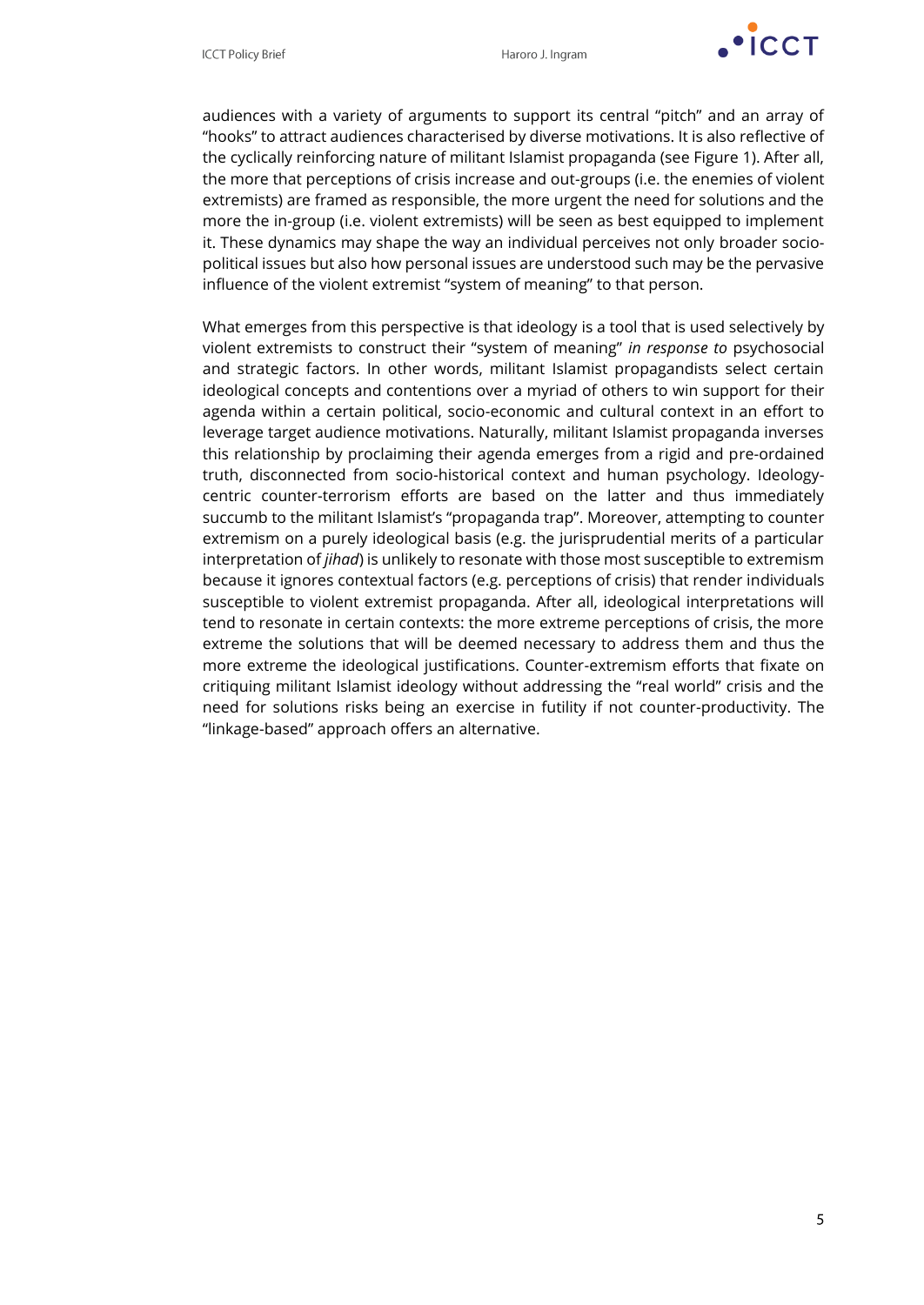

#### Why is Attacking the Violent Extremist "System of Meaning" the Focal Point of this Strategy?

As its name suggests, the "linkage-based" approach uses tailored messaging to target those crucial linkages that violent extremist propaganda forges between themselves and solutions *and* their enemies and crisis (Figure 2). Violent extremists understand that the more an individual can be lured into adopting their "system of meaning", the more susceptible that individual will be to supporting their group such that, on occasion, they will even use violence to express that support. This is why the strategy outlined in this Policy Brief deploys two lines of effort.



**Figure 2: Dismantling the violent extremist "system of meaning"**

The first tier<sup>9</sup> deploys messaging designed to discredit the violent extremist's "system of meaning" and offers alternative narratives. Its primary (but not sole) targets are those who have yet to adopt the violent extremist "system of meaning". This is achieved by using *negative messaging* that attacks the linkages violent extremists attach between themselves and solutions and their enemies and crisis. *Negative messaging* emphasises the harm of certain choices and seeks to diminish the appeal of violent extremists (i.e. proscribed terrorist groups and their supporters) by attaching them to crises. This is augmented by *positive messaging* that is geared towards emphasising the benefits of certain choices and boosting the appeal of oneself and/or allies by linking their actions to solutions. The second tier <sup>10</sup> uses disengagement (i.e. *negative*) messaging and network disruption strategies targeting those who are already inside, i.e. who already adhere to, the violent extremist's "system of meaning".

The strategy proposed here is deeply rooted in a nuanced understanding of the psychological, social and strategic drivers of militant Islamist propaganda. <sup>11</sup> Using tailored messaging to break down key linkages in violent extremist propaganda is designed to have a multilayered effect on target audiences. From an ideological

<sup>………………………………………………………………………………………………………………………………………</sup><sup>9</sup> Tier 1 is largely based on H. J. Ingram, "Deciphering the Siren Call of Militant Islamist Propaganda: Meaning, Credibility and Behavioural Change", (2016).

<sup>&</sup>lt;sup>10</sup> Tier 2 is largely based on J.M. Berger. "Promoting Disengagement from Violent Extremism", (2016).

<sup>&</sup>lt;sup>11</sup> For more, see H.J. Ingram. "Deciphering the Siren Call of Militant Islamist Propaganda: Meaning, Credibility and Behavioural Change", (2016).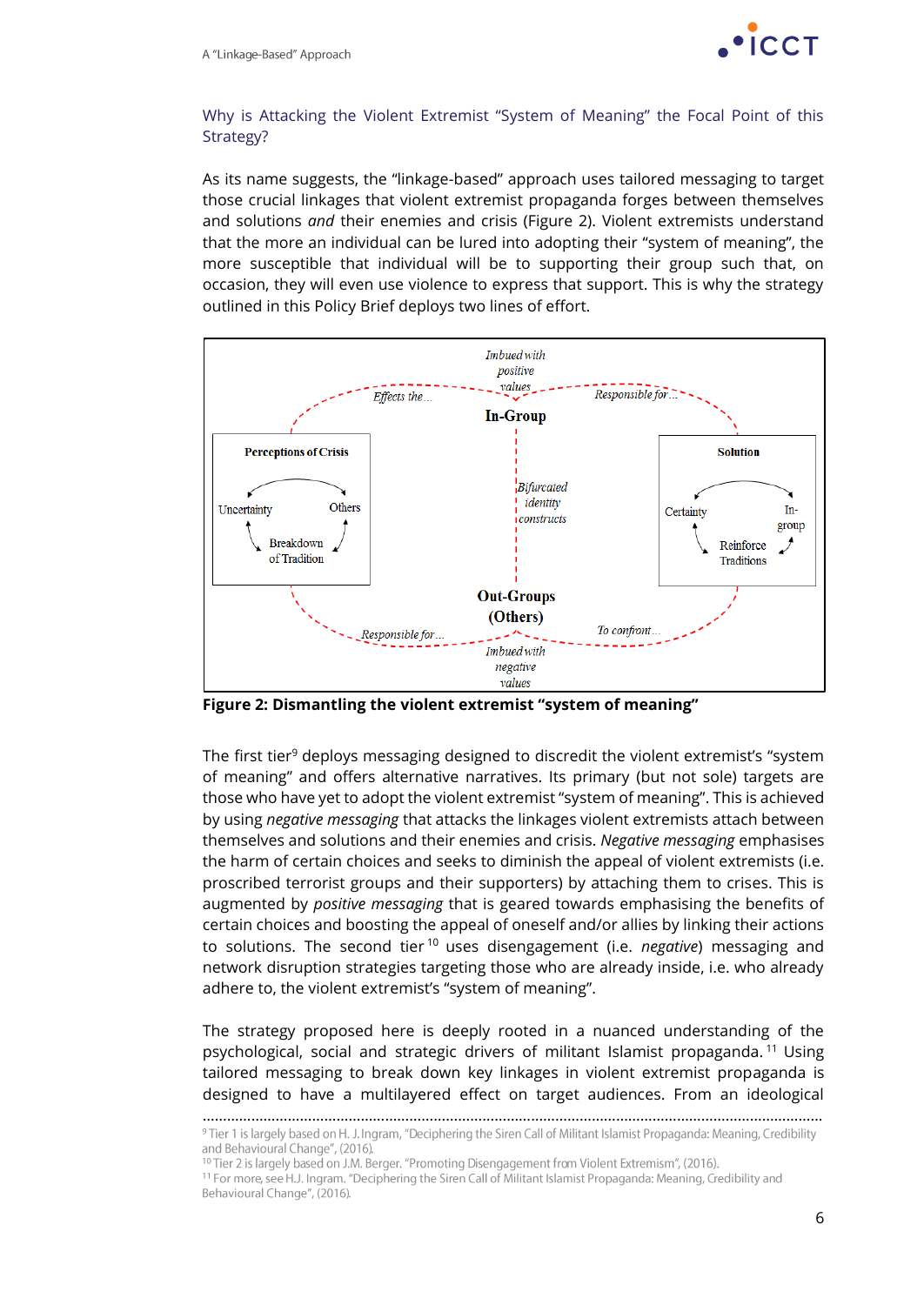

perspective, it represents a powerful means to erode the appeal of violent extremist ideology without directly engaging in "tit-for-tat" counter-proselytisation. From a psychological perspective, it is an approach that leverages the psychology of uncertainty and identity (amongst others) to undermine the psychosocial appeal of militant Islamist propaganda. Strategically, it deploys a time-tested propaganda weapon by using messaging to leverage the say-do gap, i.e. exacerbate the disparity between an enemy's words and actions whilst showing the close alignment of one's own words and action. Moreover, it uses a strength of violent extremist propaganda – the close, mutually-reinforcing dynamics of its contentions (Figure 2) – against it. After all, the more that these linkages can be dissolved in the minds of potential supporters, the more vulnerable the whole "architecture" of that "system of meaning" becomes and the greater the space for alternative narratives.

### Framework Principles

The two-tiered framework outlined here is based on the need to devise counterterrorism strategic communication efforts which:

1. Address the full spectrum of target audiences that may be vulnerable to violent extremist propaganda or who may be useful to counter it. As illustrated in Figure 3, the two tiers of the "linkage-based" strategy target a broad spectrum of target audience motivations: antis, curious, engaged, tacit supporters and active supporters.



**Figure 3: Target audience spectrum and two-tier targeting**

2. Focus on countering and offering alternatives to the propaganda produced by proscribed terrorist organisations (i.e. violent extremists) and their supporters rather than opaque and subjective notions of "extremism". It therefore offers an alternative to often counter-productive de-radicalisation/intervention strategies that tend to be focused on ideology-centric counter-proselytisation. Moreover, narrowing counter-terrorism/counter-extremism efforts on proscribed terrorist organisations and their supporters ensures efforts are more focused (aiding efficiency) and grounded in rule of law rather than arbitrary distinctions between what is and is not "acceptable" belief.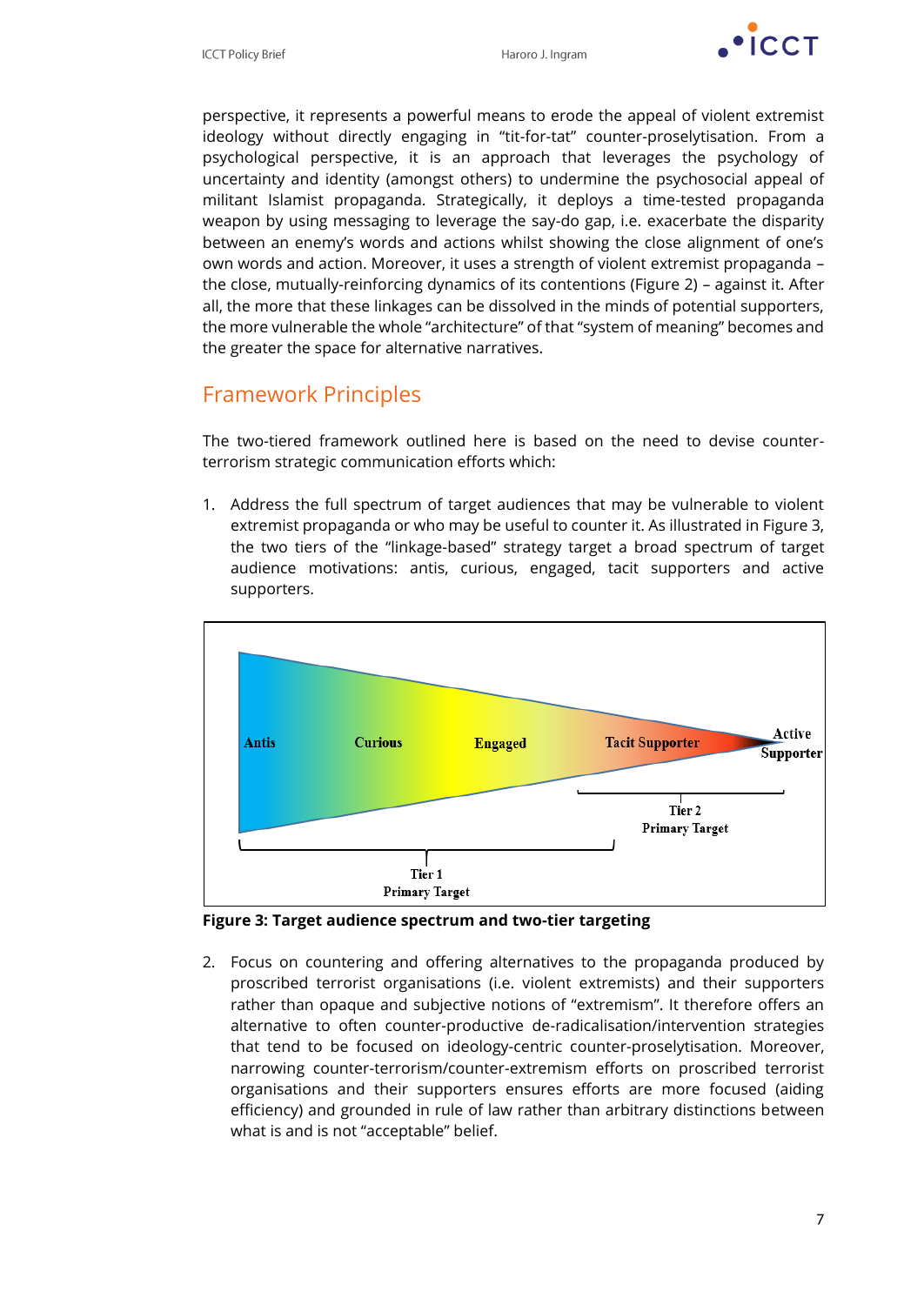

- 3. Ensure that overall campaign strategy and message design are synchronised. This is achieved by interlocking the two tiers of the strategy and establishing message categories within which are sets of *positive* and *negative* messaging themes.
- 4. Provide a framework for practitioners to collect metrics to gauge the efficacy of the overall campaign, message categories and message themes. This architecture connects campaign planning to message design to assist with assessing efficacy and better informing decisions about future campaign and message design.

### The "Linkage-Based" Approach

Shown in Figure 4, the "linkage-based" approach to counter-terrorism strategic communications is characterised by two tiers or lines of effort. Tier 1 has dual purposes.<sup>12</sup> The first is to dismantle the "system of meaning" advocated by violent extremists. It achieves this by deploying messages that variously attack the linkages violent extremists attach between themselves and solutions *and* their enemies and crises. This is known as *negative messaging* because it emphasises the harm of target audiences making certain choices and seeks to diminish the appeal of violent extremists. The second purpose is to use *positive messaging* that emphasises the benefits of certain choices and seeks to boost the appeal of oneself (e.g. government) and/or allies (e.g. community groups). Tier 1 efforts address a broad target audience spectrum from "antis" to "engaged". This messaging should, as much as possible, be synchronised with supportive actions in the field (e.g. CVE initiatives). Without messaging being coordinated with actions and vice versa (i.e. reducing the say-do gap), the credibility of both can be significantly undermined.



**Figure 4: The "linkage-based" approach**

<sup>………………………………………………………………………………………………………………………………………</sup><sup>12</sup> Tier 1 is largely based on H. J. Ingram, "Deciphering the Siren Call of Militant Islamist Propaganda: Meaning, Credibility and Behavioural Change", (2016).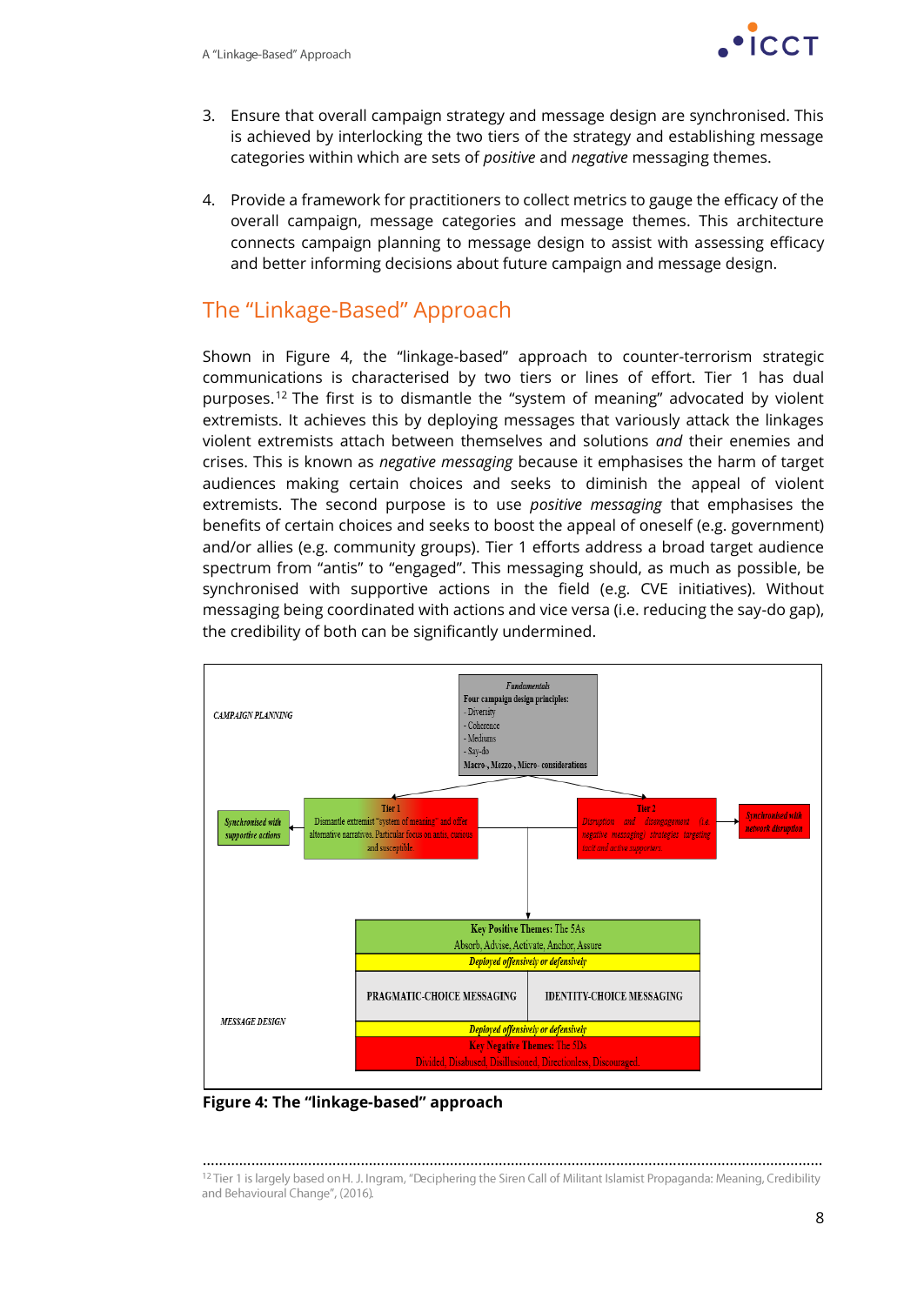

Tier 2 also has two purposes.<sup>13</sup> The first is to use disruption strategies against online and offline violent extremist networks. In an online context this involves the targeted shutting down of violent extremist accounts. Offline, this requires officials to target violent extremist networks and their supporters using appropriate arms of the state. The second is to use disengagement narratives via *negative messaging* targeting tacit and active supporters of violent extremism to trigger behavioural changes away from support.

The two tiers are complementary. As Tier 2 efforts disrupt violent extremist networks, this slows the dissemination and even production of their propaganda thus creating opportunities for Tier 1 efforts to fill the void. As Tier 2 deploys *negative messaging* against violent extremist networks, this further augments the *positive* and *negative messaging* deployed as part of Tier 1 (and vice versa).

………………………………………………………………………………………………………………………………………<sup>13</sup> Tier 2 is largely based on J.M. Berger. "Promoting Disengagement from Violent Extremism", (2016).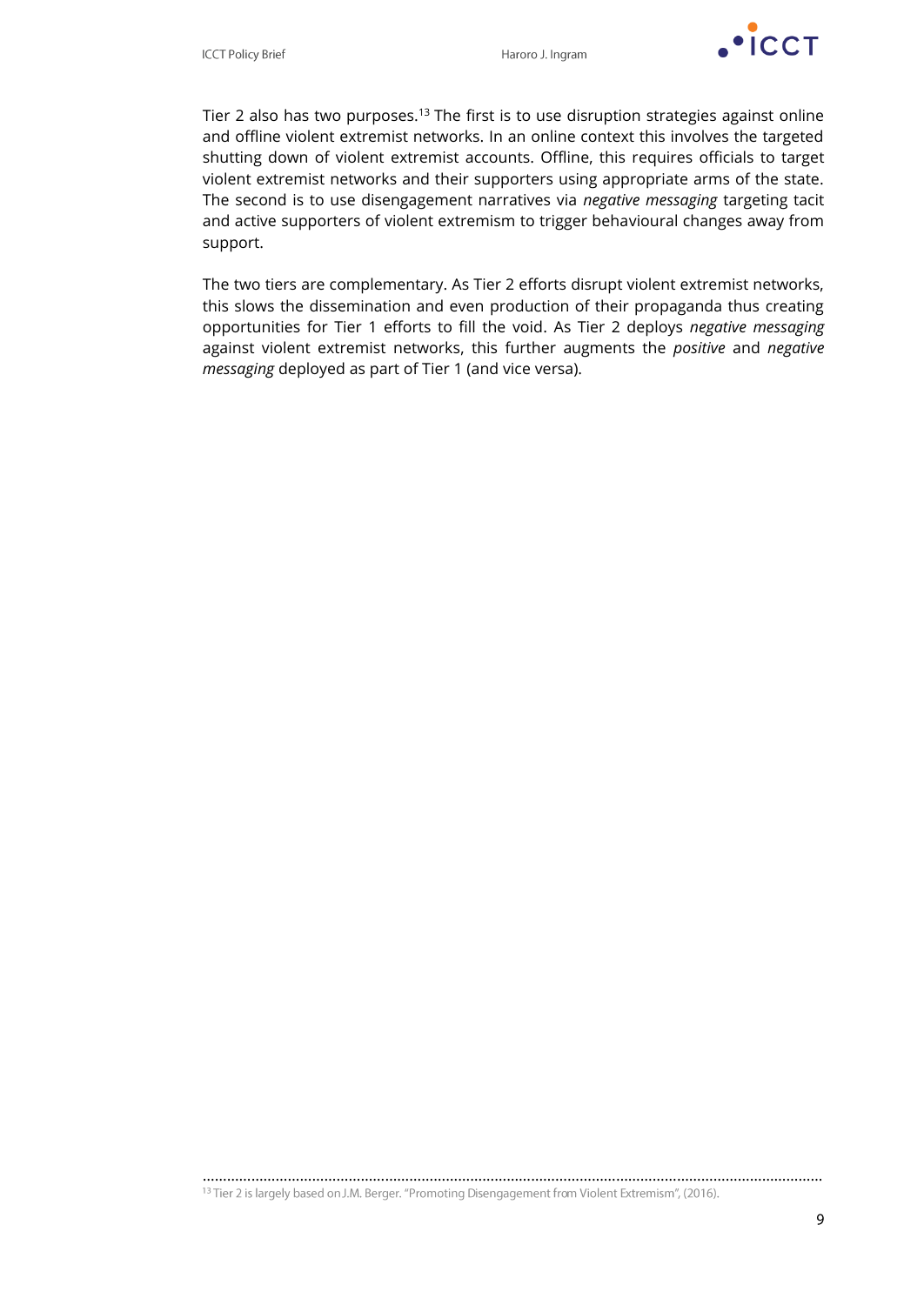

### Target Audience

Overall, the two-tiered strategy targets the full spectrum of target audience motivations as detailed in Table 1.

| <b>Target audience</b>                                                                                                                                       | <b>Aims</b>                                                                                                                                                                                                                                                                                                                         |
|--------------------------------------------------------------------------------------------------------------------------------------------------------------|-------------------------------------------------------------------------------------------------------------------------------------------------------------------------------------------------------------------------------------------------------------------------------------------------------------------------------------|
| <b>Antis:</b> those against the violent<br>extremist groups.                                                                                                 | Limit inadvertently undermining their counter-<br>extremism efforts.<br>Provide support, particularly via supply of raw<br>materials (e.g. footage, technical support).                                                                                                                                                             |
|                                                                                                                                                              | Effective<br>messaging<br>may be<br>supported<br><b>or</b><br>disseminated by antis.                                                                                                                                                                                                                                                |
| <b>Curious:</b><br>those<br>consuming<br>violent extremist propaganda.                                                                                       | Undermine violent extremist messaging and offer<br>alternative narratives with a combination of negative<br>and positive messaging to address varied audience<br>motivations.                                                                                                                                                       |
| <b>Engaged:</b> those who adhere to<br>the violent extremist group's<br>"system of meaning" and/or are<br>engaged with violent extremist<br>networks.        | Undermine violent extremist messaging and offer<br>alternative narratives with a combination of negative<br>and positive messaging to address varied audience<br>motivations. Disengagement narrative strategies<br>(i.e. <i>negative messaging</i> ) should increasingly be<br>prioritised.<br>Disrupt violent extremist networks. |
| Tacit supporters: those who<br>express support for violent<br>extremist groups, disseminate<br>their messaging, and regularly<br>engage with these networks. | Focus on negative messaging as a disengagement<br>strategy from violent extremist networks.<br>Disrupt violent extremist networks.                                                                                                                                                                                                  |
| <b>Active supporters:</b> those who<br>are planning or who have<br>engaged in actions, including<br>violence, to support the violent<br>extremist group.     | <b>Negative messaging</b><br>drive<br>to<br>as<br>a<br>means<br>disengagement.<br>Aggressive targeted disruption of violent extremist<br>networks.                                                                                                                                                                                  |

#### **Table 1: Audience motivational spectrum**

Recognising this range of target audience motivations (and the countless nuances between the categories) is crucial for three reasons. First, it is a means by which to identify the target priorities of a communication campaign. For example, if one's target audience is dominated by those who are "curious" or "engaged" to violent extremism then messaging should be prioritised accordingly. It is also important to recognise that the majority of people sit between antis and curious with little risk of radicalisation/attraction to violent extremism. Second, it is also a means by which to select people to "focus group" messaging prior to public release. Third, this is a basic means to consider who is consuming one's messaging and whether targeting strategies need to shift. For example, if messaging is largely being consumed by "antis" who are already against violent extremism when the target audience should be those who are "engaged", then the metrics being collected will be misleading.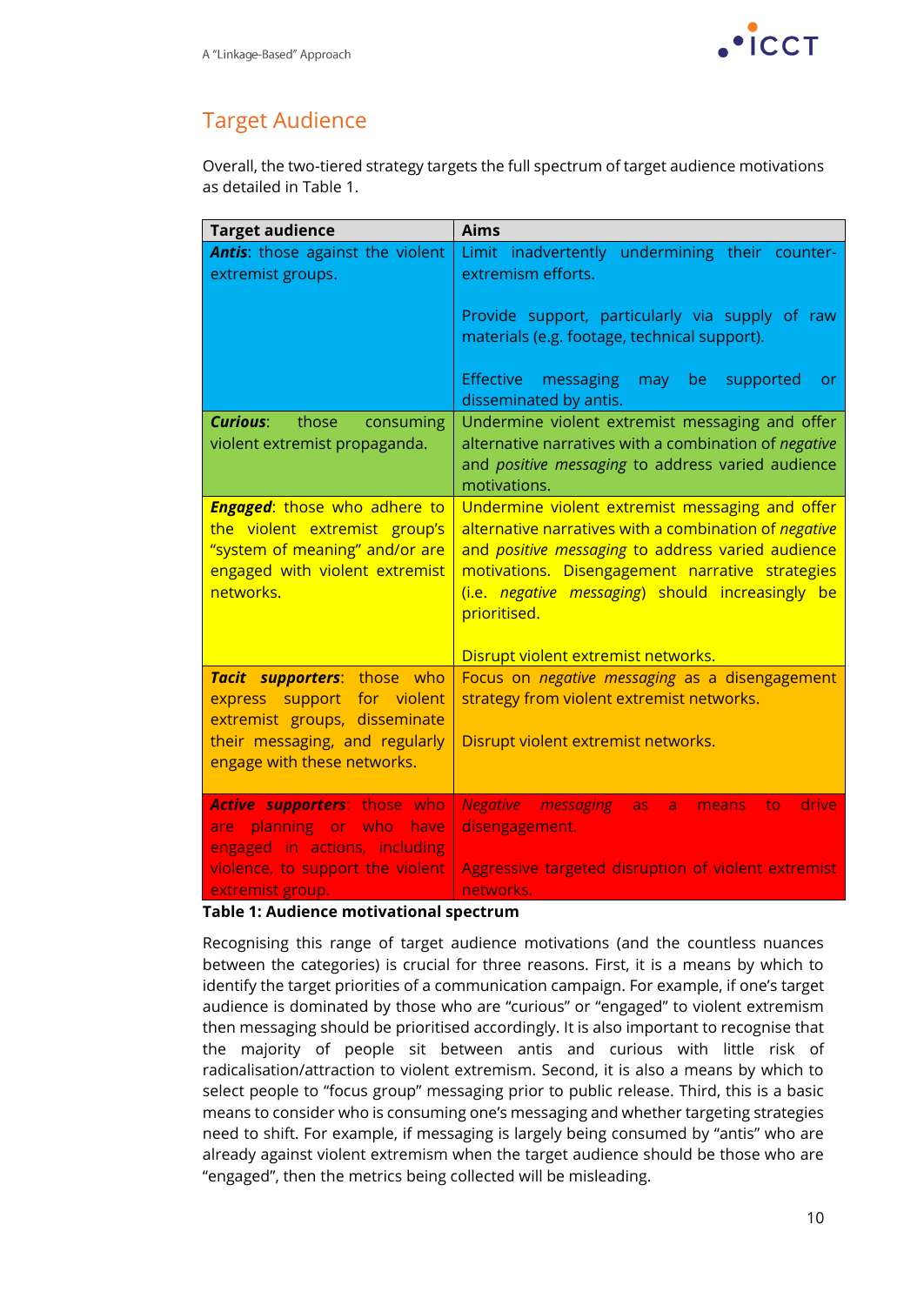

# Campaign Design

The campaign design principles featured in the "linkage-based" approach were drawn from CTSC Project analyses of the history of propaganda during conflict which identified a suite of macro-, mezzo- and micro-level considerations, as well as four campaign design principles, that are crucial to the success of counter-terrorism strategic communications efforts. <sup>14</sup> While the macro-, mezzo-, and micro-level considerations have been detailed in subsequent CTSC publications,<sup>15</sup> it is worthwhile reiterating the four principles due to their centrality in campaign design planning:

- 1. Produce a diversity of messaging that leverages pragmatic- and identity-choice appeals which are deployed both defensively and offensively (with an emphasis on the latter).
- 2. All messages should cohere around core themes or, ideally, an overarching narrative.
- 3. Use a variety of mediums for communication to maximise the message's reach, timeliness and targeting.
- 4. To maximise the intended effects of strategic communications efforts and minimise inadvertent second and third order effects, messaging should be synchronised with "real world" initiatives (e.g. strategic-policy/politico-military efforts) and seek to nullify the effects of the adversary's activities.

Drawn from a comprehensive historical analysis, these four principles offer crucial guidelines for planning a strategic communications campaign.

………………………………………………………………………………………………………………………………………

<sup>&</sup>lt;sup>14</sup> See H.J. Ingram. "A Brief History of Propaganda during Conflict", (2016); H.J. Ingram & A. Reed. "Lessons from History for Counter-Terrorism Strategic Communications", (2016).

<sup>&</sup>lt;sup>15</sup> For more, see J.M. Berger. "Promoting Disengagement from Violent Extremism", (2016).; H.J. Ingram & A. Reed. "Lessons from History for Counter-Terrorism Strategic Communications", (2016).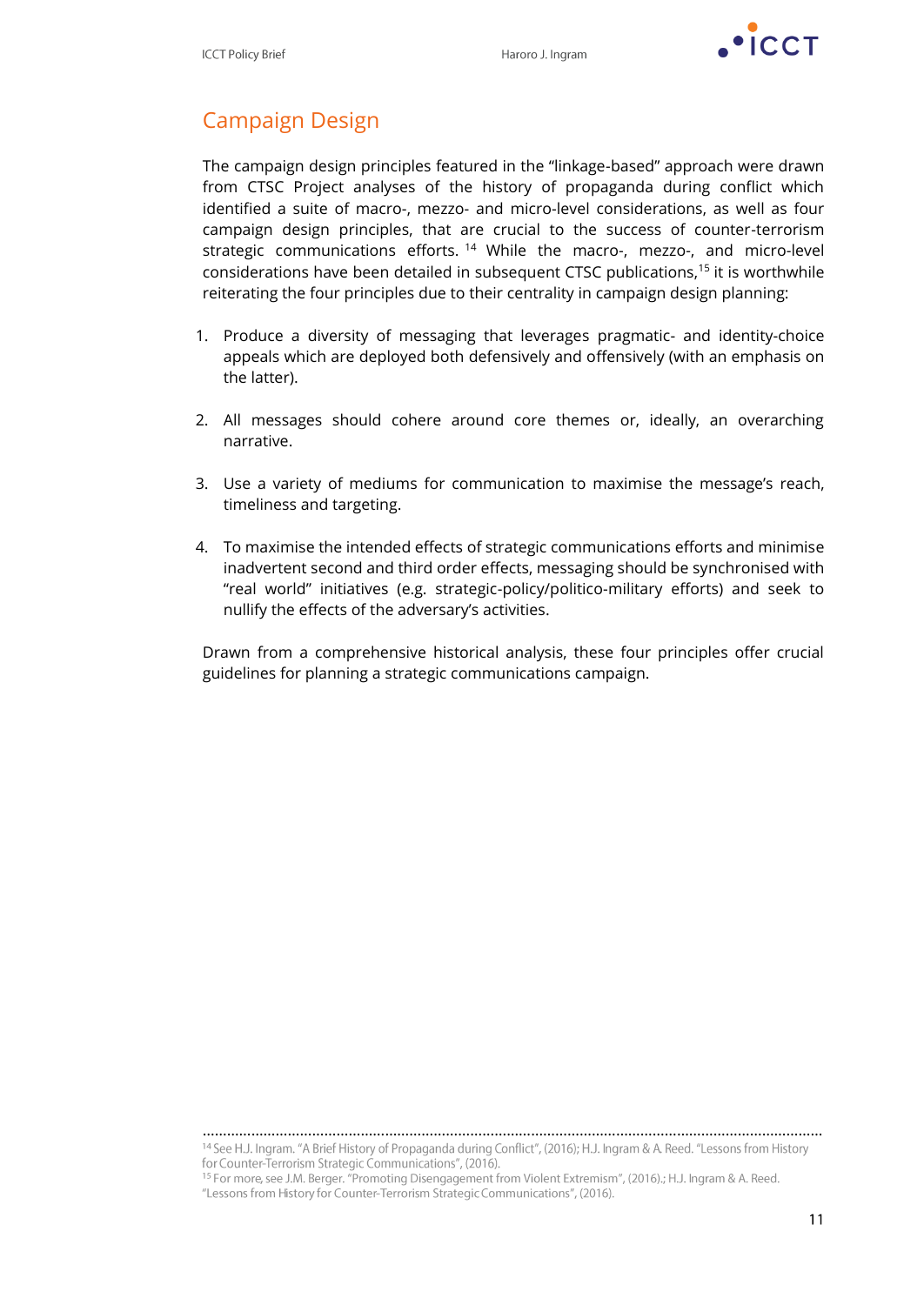

### Message Design

The deployment of messages under the assumption that the "facts will speak for themselves" is deeply misguided and ignores a large body of empirical research.<sup>16</sup> All messaging should be designed and deployed with a persuasive intent. It is for this reason that the "linkage-based" approach fuses three strategies into its message design thinking: (a.) pragmatic- and identity-choice messaging, (b.) offensive and defensive messaging, and (c.) leveraging the say-do gap. As illustrated in Table 2, these considerations are captured in an interlocking message design plan.

| Key Positive Themes: The 5As                                   |  |  |
|----------------------------------------------------------------|--|--|
| Absorb, Advise, Activate, Anchor, Assure                       |  |  |
| Deployed offensively or defensively                            |  |  |
| <b>IDENTITY-CHOICE MESSAGING</b><br>PRAGMATIC-CHOICE MESSAGING |  |  |
| Deployed offensively or defensively                            |  |  |
| <b>Key Negative Themes: The 5Ds</b>                            |  |  |
| Divided, Disabused, Disillusioned, Directionless, Discouraged. |  |  |

#### **Table 2: Messaging categories, sub-categories and themes**

At the heart of the "linkage-based" approach are two key categories of messaging designed to drive pragmatic-choice (based on a "rational" cost-benefit consideration of options) and identity-choice (based on identity considerations) decision-making processes in its audiences (see Table 2). This ensures that all messaging is geared towards leveraging one or even both of these powerful motivational drivers in its target audiences. Depending on that target audience, practitioners also need to consider whether the message will be deployed offensively (i.e. to control the narrative and/or elicit a response from one's enemy) or defensively (i.e. to counter an adversary's messaging). Another consideration is whether the message will be *positive* –i.e. it emphasises the benefits of certain choices and boosts the appeal of oneself and/or allies – or *negative* – i.e. it emphasises the harm of certain choices and diminishes the appeal of violent extremists. Framing all messaging within such an architecture helps to broadly organise and synchronise a messaging campaign. It is within these broad guidelines that decisions regarding specific messaging themes can be deliberated.

<sup>………………………………………………………………………………………………………………………………………</sup><sup>16</sup> For more, see "World Development Report 2015: Mind, Society, and Behavior", Washington, DC: World Bank (2015); D. Kahneman, Thinking, Fast and Slow (London: Penguin, 2012). H. J. Ingram, "Deciphering the Siren Call of Militant Islamist Propaganda: Meaning, Credibility and Behavioural Change", pp. 6-8.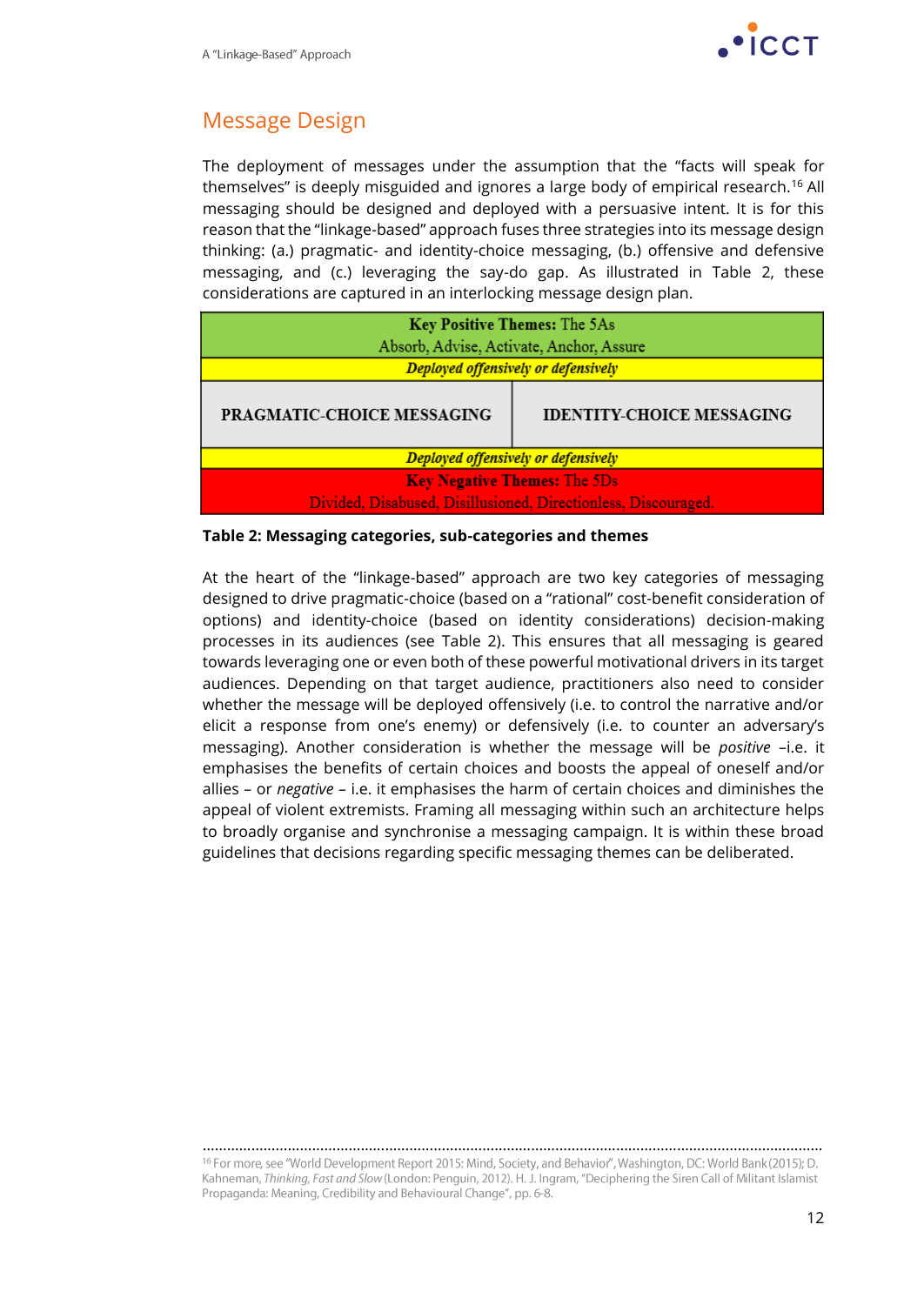

# The 5As of Positive Messaging

The 5As represent important messaging themes for *positive messaging* and can be used for both pragmatic-choice and identity-choice purposes. Deployed effectively and across a coherent campaign plan, the 5As may have a self-reinforcing effect that can deliver compounding beneficial returns.

| <b>Five As</b> | <b>Purpose of theme</b>                                                                                                                                                     | <b>Pragmatic-choice</b><br>sample                                                                                                                                    | <b>Identity-choice sample</b>                                                                                                               |
|----------------|-----------------------------------------------------------------------------------------------------------------------------------------------------------------------------|----------------------------------------------------------------------------------------------------------------------------------------------------------------------|---------------------------------------------------------------------------------------------------------------------------------------------|
| Absorb         | Target audience is part of<br>a positive and<br>worthwhile community<br>(emphasis on collective<br>identity).                                                               | Promote target<br>audience's involvement<br>in activities that benefit<br>their community (e.g.<br>charity, sport).                                                  | Inclusive messaging that<br>focuses on<br>community/national<br>identity.                                                                   |
| Advise         | Clarity about how<br>pertinent issues/events<br>affect target audiences.                                                                                                    | Clear messaging about<br>the impact of counter-<br>terrorism laws (e.g.<br>response to blowback<br>against community).                                               | Demonstrate how<br>counter-terrorism efforts<br>do not focus on a single<br>community.                                                      |
| Activate       | Promote how<br>participation in<br>collective/community has<br>benefits for individual<br>and collective.                                                                   | Support of<br>government/community<br>groups has practical<br>benefits to target<br>audience members.                                                                | Support of<br>government/community<br>group fosters shared<br>individual and collective<br>identities.                                      |
| Anchor         | Target audiences are<br>characterised by a range<br>of individual identities<br>and behaviours that are<br>positive and worthwhile<br>(emphasis on individual<br>identity). | Emphasise the range of<br>positive and empowering<br>activities which members<br>of the target audience<br>are engaged (e.g.<br>opposite to "persecuted<br>victim"). | Emphasise the range of<br>identities that define an<br>individual (opposite to<br>"black and white"<br>worldview of violent<br>extremists). |
| Assure         | The facts support the<br>positive claims/activities<br>of the messenger (e.g.<br>government).                                                                               | Promote efforts of the<br>messenger and allies to<br>address target audience<br>problems.                                                                            | Highlight how law<br>enforcement and<br>government agencies<br>are working to support<br>target audience as equal<br>citizens.              |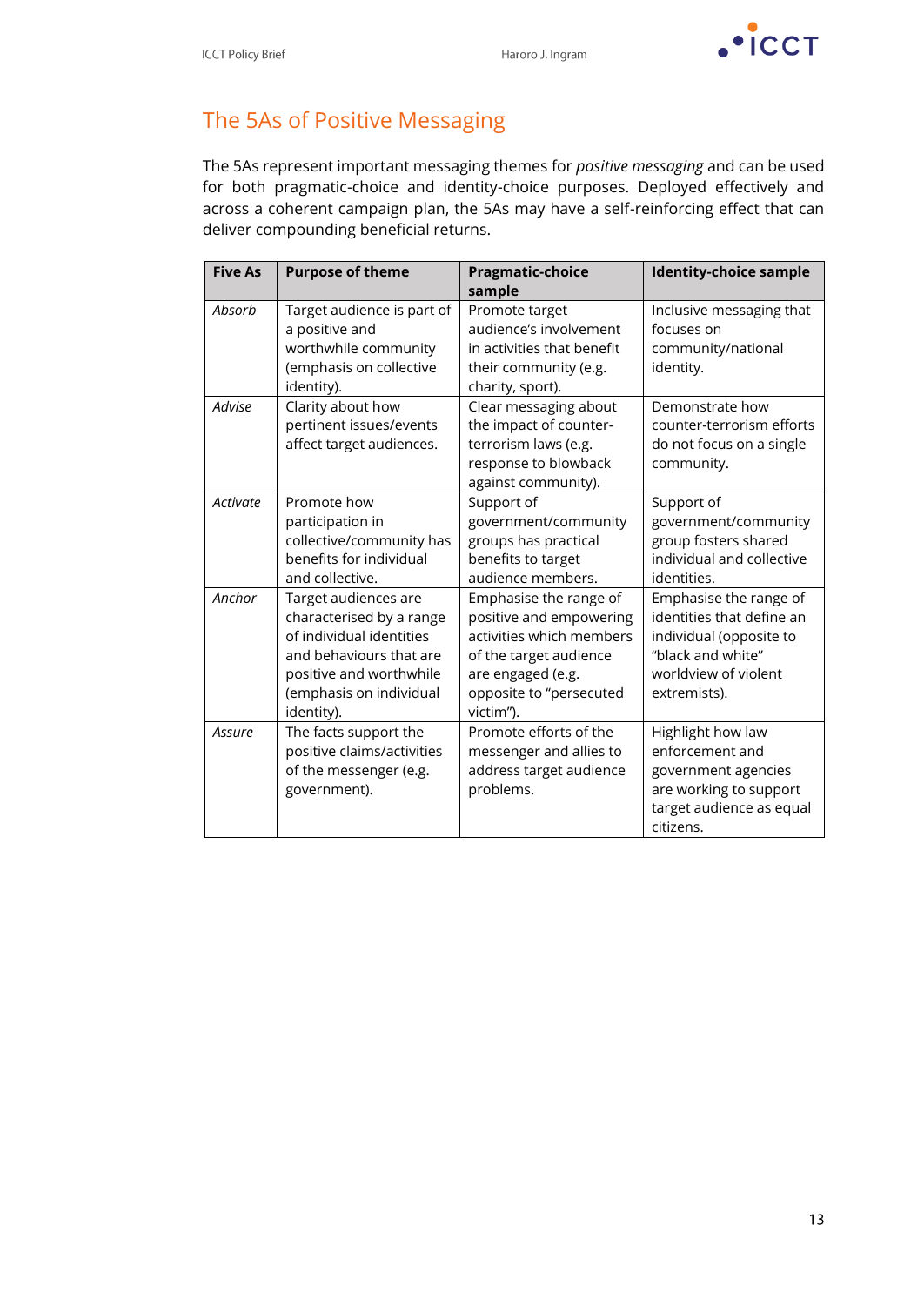

# The 5Ds of Negative Messaging

The 5Ds encapsulate important messaging themes for *negative messaging* and can be used for both pragmatic- and identity-choice purposes.<sup>17</sup> Similarly, the 5Ds can be mutually reinforcing resulting in compounding returns.

| <b>Five Ds</b>       | <b>Purpose of theme</b>                                                   | <b>Pragmatic-choice sample</b>                                                                                                   | <b>Identity-choice sample</b>                                                                                                              |
|----------------------|---------------------------------------------------------------------------|----------------------------------------------------------------------------------------------------------------------------------|--------------------------------------------------------------------------------------------------------------------------------------------|
| <b>Divided</b>       | Violent extremists<br>disagree on key<br>elements of<br>movement.         | Violent extremists spend<br>more time fighting each<br>other.                                                                    | Violent extremists say they<br>support Muslims but<br>condemn and kill them.                                                               |
| <b>Disabused</b>     | The facts<br>undermine our view<br>of the violent<br>extremists.          | Highlighting the number<br>of Muslims violent<br>extremists kill.                                                                | Hypocritical rhetoric of<br>"purity" when engaged in<br>drug-taking and rape.                                                              |
| <b>Disillusioned</b> | Participation in<br>violent extremism<br>does not deliver on<br>promises. | Violent extremist actions<br>did not achieve the results<br>promised                                                             | Violent extremists present a<br>fabricated image of "purity"<br>inconsistent with practices<br>like rape, drug trafficking<br>and torture. |
| <b>Directionless</b> | Violent extremists<br>do not have a clear<br>and tangible<br>agenda.      | Violent extremists do not<br>have a clear strategy to<br>succeed (e.g. military<br>losses) or shifting<br>messaging about goals. | Violent extremist claims are<br>inconsistent, misleading and<br>do not have an executable<br>vision.                                       |
| <b>Discouraged</b>   | Violent extremist<br>ultimately cannot<br>win.                            | Violent extremists<br>consistently fail politico-<br>militarily.                                                                 | Violent extremists make the<br>plight of Muslims worse.                                                                                    |

### Additional Theme Selection and Message Design Suggestions

- 1. To maximise the relevance and resonance of a message, use real examples. For *negative messaging*, use disgruntled former members of violent extremist networks to maximise credibility. *Positive messaging* should also use real examples that are carefully selected for that specific messaging purpose. For example, presenting "success stories" from a range of fields – e.g. sport, academic, business, art or music – to champion community "role models".
- 2. Engage in a dialogue with target audiences for valuable insights into their needs and tailor messaging accordingly. As often as possible, ensure "focus groups" are comprised of target audience members. For example, online this would involve the establishment of virtual focus groups using engagement metrics.
- 3. Messaging needs to be synchronised with "real world" events and activities. This may require counter-terrorism strategic communications and CVE practitioners to engage with government and non-government agencies to shape initiatives (and vice versa) to maximise the effects of both message and action.
- 4. While both non-violent and violent groups tend to describe their enemies using similar language, violent groups tend to describe themselves as pure, infallible and

………………………………………………………………………………………………………………………………………<sup>17</sup> J.M. Berger. "Promoting Disengagement from Violent Extremism", (2016).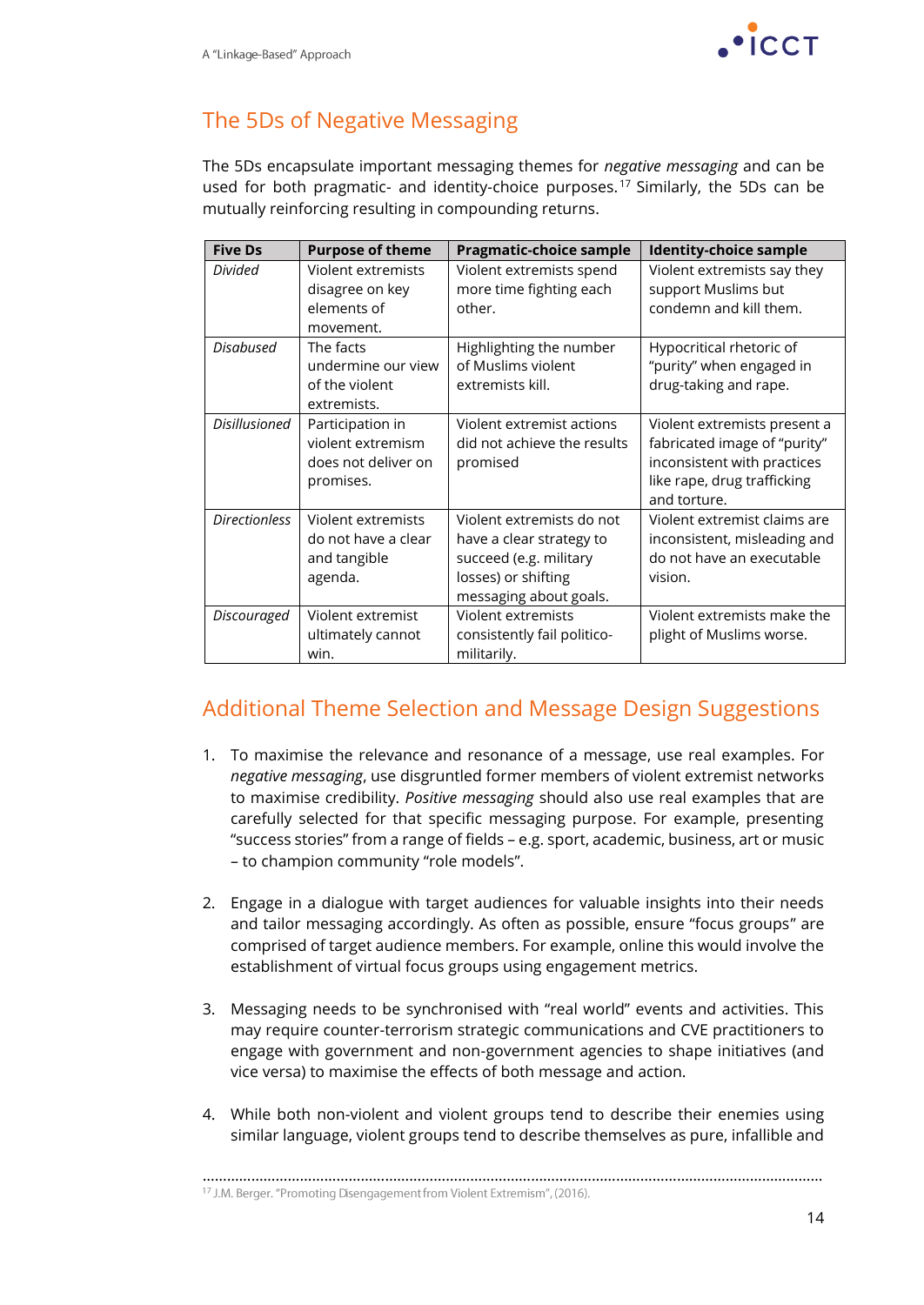

uniquely responsible for fixing the crisis. This highlights the importance of *positive messaging* as a buffer for target audiences who may perceive crises but have not radicalised to the point of wanting to support violent extremism or engage in violence themselves. Effective *positive messaging* needs to take advantage of opportunities that emerge as a consequence of events (e.g. highlighting the beneficial impact of community efforts), actions (e.g. highlighting the beneficial impact of government initiatives) or even violent extremist messaging (e.g. rebutting perceptions of crisis perpetuated by propaganda). It also underscores the importance of offensive and defensive *negative messaging* against tacit and active supporters to counter in-group constructs of purity and infallibility.

- 5. Simple messaging should dominate a communication campaign. More complex messaging that requires target audiences to engage in deliberated and considered thinking should be (a.) carefully timed to take into account contextual factors and (b.) preceded by a series of simpler messages that "prime" the target audience.
- 6. A target audience under stress is unlikely to be able to process complex messaging and will respond intuitively thus with a greater susceptibility to cognitive biases. During such periods of acute crisis, simple messaging should dominate the campaign.
- 7. One of the greatest appeals of militant Islamist propaganda is the simple "black and white", "us versus them" worldview it offers audiences. "Black and white" cannot be defeated with more "black and white". Instead, anti-violent extremism efforts must focus on re-framing the discourse by highlighting the variety of identities (e.g. gender, student, sportsperson) that constitute an individual or collective and the diversity of their engagements. Put another way, only colour can defeat "black and white". This leads to the next point.
- 8. Western government-led counter-terrorism strategic communication efforts that focus on "re-constructing" Muslim identities and even Islamic ideology are more likely to be counter-productive. After all, secular Western governments engaged in defining what is and is not legitimate belief is hubristic and validates the claims of militant Islamist propagandists. It is also deeply harmful to the many Muslim "moderates" (i.e. antis) that are actively (and often quietly) engaged in their own communities. While Western governments may have the best of intentions and may even feel that "something" needs to be done in this area, direct engagement in any counter-proselytisation approach must be avoided.
- 9. While Western/non-Muslim practitioners must avoid ideology-centric strategic communications strategies, it is important for Muslim practitioners to attack the jurisprudential credibility of violent extremists. This framework offers those practitioners a broad framework within which to frame these jurisprudential contentions to ensure it addresses broader contextual concerns.
- 10. Collecting data on the efficacy of a particular message, a category of messaging (e.g. *positive* or *negative* messaging) and the overall campaign is essential for shaping future campaign and message design decisions. Of course, the specific data collected by practitioners will depend on their unique requirements and may include: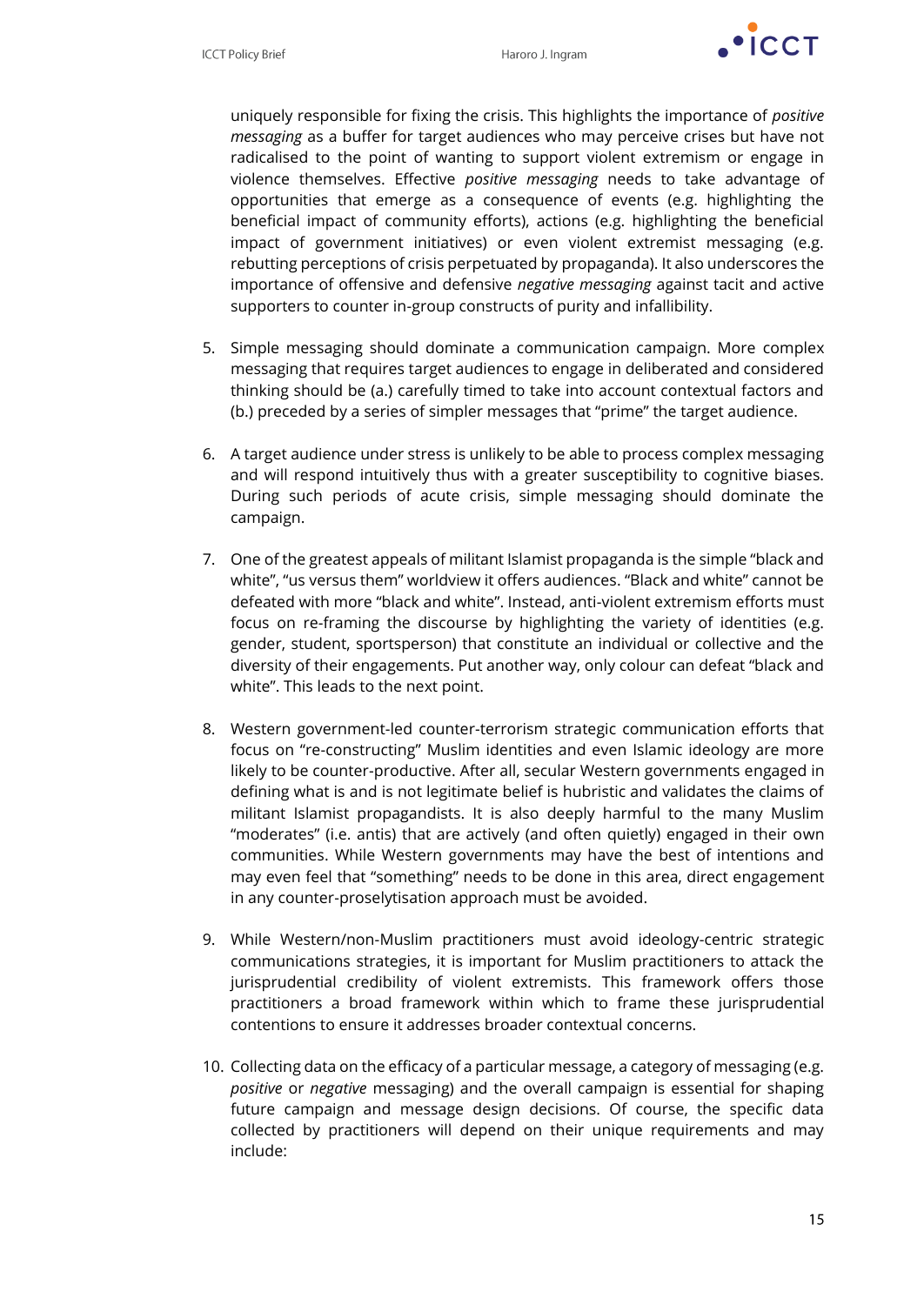

- a) Quantitative and qualitative "focus group" responses (pre-release testing).
- b) Message reach (who and how many accessed the message).
- c) The amount of a particular message category or message theme produced in a campaign (e.g. 50% divided-pragmatic, 20% disillusioned-identity and 30% advise-pragmatic messaging).
- d) Message engagement data to facilitate comparative (e.g. inter-theme) analysis.
- e) Quantitative and qualitative target audience feedback to messaging.
- f) Provocation of defensive counter-message from violent extremists.
- 11. Priority should be given to the production of offensive messaging. While defensive messaging is important to counter violent extremist propaganda, an important indicator of success in the "information battle" is reflected in who is producing more offensive messaging and eliciting the most defensive messaging from their adversary.

# Conclusion

This Policy Brief has sought to provide practitioners with a broad and flexible framework through which to synchronise campaign planning and message design in their efforts to confront violent extremist propaganda. There is no "silver bullet" answer to effective strategic communications and practitioners must liaise closely with their target audiences to identify the specific appeals and creative elements that are most likely to resonate. However, this framework can help to subtly shape how that message is designed and its role within the context of other messages and the campaign more broadly. The Annex contains a Checklist for Practitioners to assist with application of the "linkage-based" approach in practice.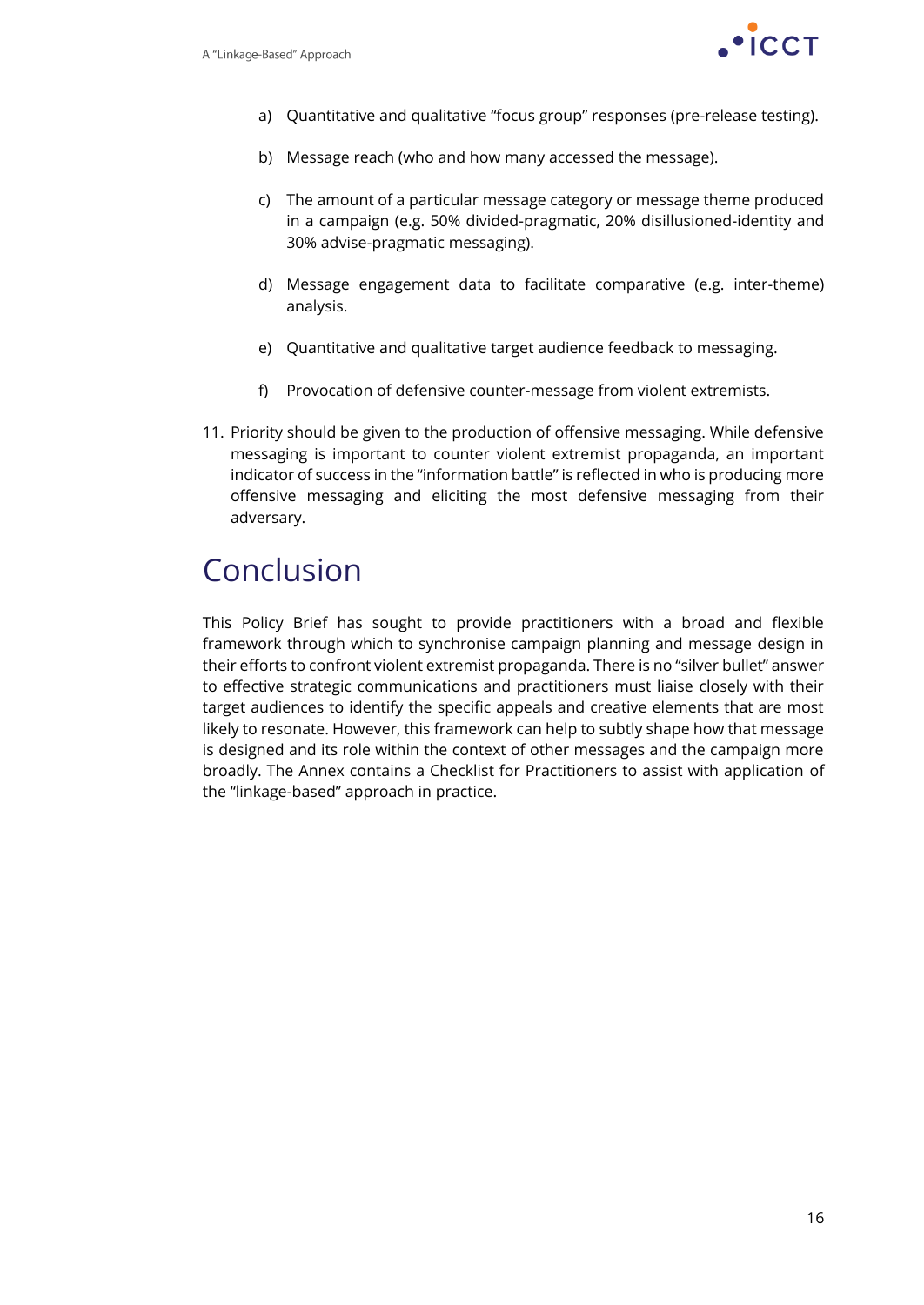$\cdot$   $\cdot$   $\cdot$   $\cdot$   $\cdot$   $\cdot$   $\cdot$   $\cdot$ 

# Annex: Practitioners Checklist

# Campaign Planning – The Fundamentals

| <b>The Four Principles</b>                                                                                                                                                                                                                                                                                                                   | <b>What this means for practitioners</b>                                                                                                                                                                                                                                                                                                                                                 |
|----------------------------------------------------------------------------------------------------------------------------------------------------------------------------------------------------------------------------------------------------------------------------------------------------------------------------------------------|------------------------------------------------------------------------------------------------------------------------------------------------------------------------------------------------------------------------------------------------------------------------------------------------------------------------------------------------------------------------------------------|
| Produce a diversity of messaging that<br>pragmatic-<br>and<br>identity-<br>leverages<br>choice appeals which are deployed both                                                                                                                                                                                                               | Prepare messaging strategies that take into<br>consideration the following message design<br>suggestions:                                                                                                                                                                                                                                                                                |
| defensively and offensively (with an<br>emphasis on the latter).                                                                                                                                                                                                                                                                             | Pragmatic- and identity-choice<br>Offensive and defensive<br>Positive messaging and the 5As<br>Negative messaging and the 5Ds                                                                                                                                                                                                                                                            |
| All messages should be cohered by core<br>themes or, ideally, an overarching<br>narrative.                                                                                                                                                                                                                                                   | This simple overarching narrative, mirroring<br>that of violent extremists, may help to cohere<br>a messaging campaign: violent extremists and<br>their supporters are responsible for crises, "we"<br>(oneself/allies) strive to and have done more to<br>offer solutions.<br>Practitioners should always consider how<br>their messaging supports this overarching<br>narrative/pitch. |
| of<br>Use<br>variety<br>mediums<br>for<br>a<br>the<br>communication<br>maximise<br>to<br>timeliness<br>reach,<br>message's<br>and<br>targeting.                                                                                                                                                                                              | Identify what mediums of communication will<br>most effectively reach the target audience,<br>identify the limitations of those mediums and<br>incorporate other mediums that make up for<br>those limitations.                                                                                                                                                                          |
| To maximise the intended effects of<br>strategic communications efforts and<br>minimise inadvertent second and third<br>order effects, messaging should be<br>"real<br>synchronised<br>with<br>world"<br>initiatives (e.g. strategic-policy/politico-<br>military efforts) and seek to nullify the<br>effects of the adversary's activities. | Synchronise messaging with events and<br>initiatives that affect the target audience.<br>Regularly engage with target audiences to<br>ensure messaging maximises the real world<br>"effects" of, for example, CVE actions (and vice<br>versa).                                                                                                                                           |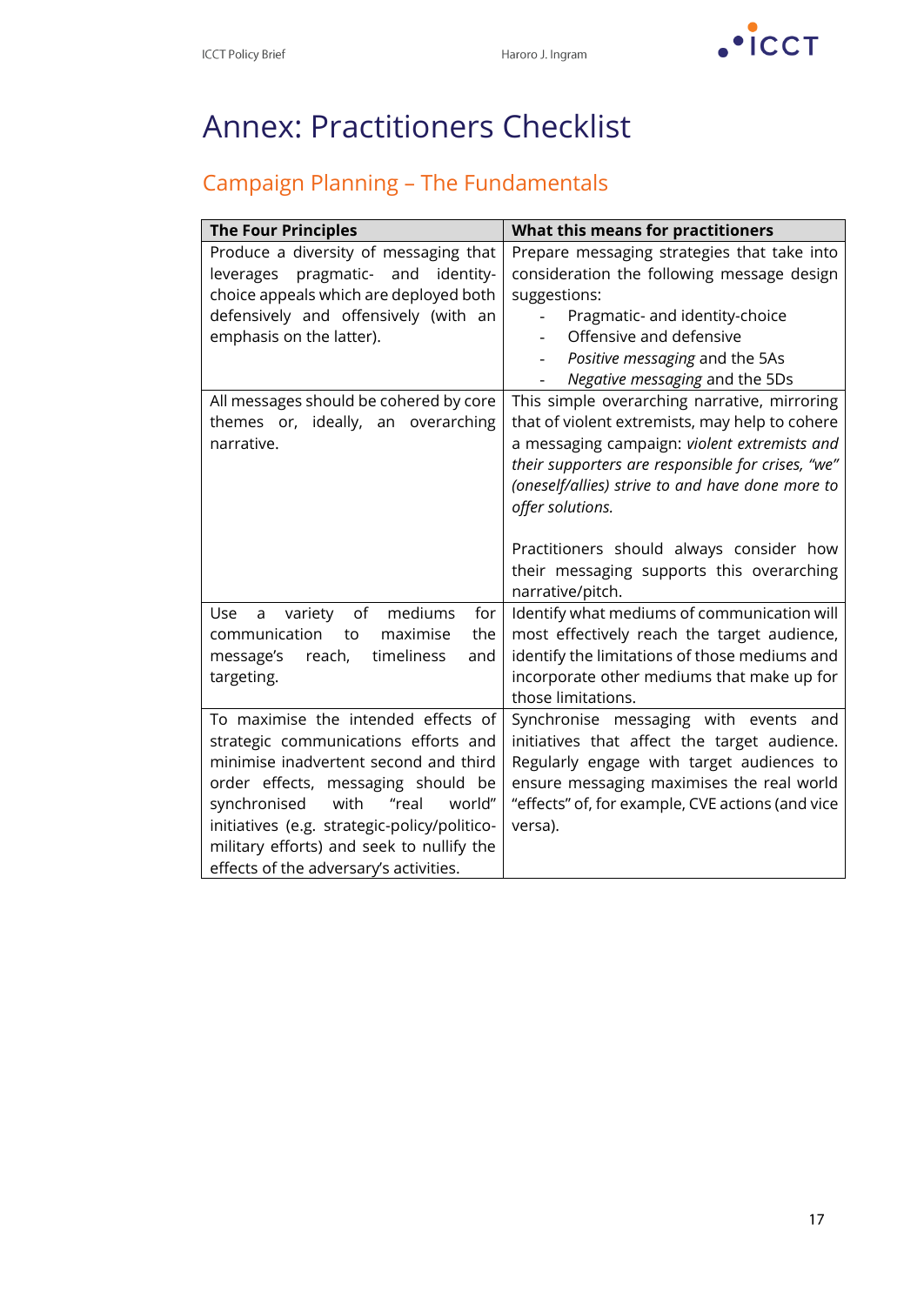

# Target Audience

| <b>Target audience</b>                                                                                                                                                                                                                                                                                                                    | this<br>What<br>for<br>means<br>practitioners                                                                            |  |  |
|-------------------------------------------------------------------------------------------------------------------------------------------------------------------------------------------------------------------------------------------------------------------------------------------------------------------------------------------|--------------------------------------------------------------------------------------------------------------------------|--|--|
| <b>Antis:</b> those against the violent extremist<br>groups.<br><b>Curious:</b> those consuming violent extremist<br>propaganda.<br><b>Engaged:</b> those who adhere to the violent<br>extremist group's "system of meaning" and/or<br>are engaged with violent extremist networks.<br><b>Tacit supporters:</b> those who express support | Who should be prioritised and<br>how is this campaign and its<br>messages addressing this target<br>audience and others? |  |  |
| for violent extremist groups, disseminate their<br>messaging, and regularly engage with these<br>networks.                                                                                                                                                                                                                                |                                                                                                                          |  |  |
| <b>Active supporters:</b> those who are planning or<br>who have engaged in actions, including<br>violence, to support the violent extremist<br>group.                                                                                                                                                                                     |                                                                                                                          |  |  |

# Message Design

Based on the target audience assessment, what messaging should be given highest (i.e. higher rate of production) to lowest (i.e. lower rate of production) priority, taking into account the full spectrum of messaging options?

| Key Positive Themes: The 5As<br>Absorb, Advise, Activate, Anchor, Assure<br>Deployed offensively or defensively |  |  |
|-----------------------------------------------------------------------------------------------------------------|--|--|
| <b>PRAGMATIC-CHOICE MESSAGING</b><br><b>IDENTITY-CHOICE MESSAGING</b>                                           |  |  |
| Deployed offensively or defensively                                                                             |  |  |
| <b>Key Negative Themes: The 5Ds</b>                                                                             |  |  |
| Divided, Disabused, Disillusioned, Directionless, Discouraged.                                                  |  |  |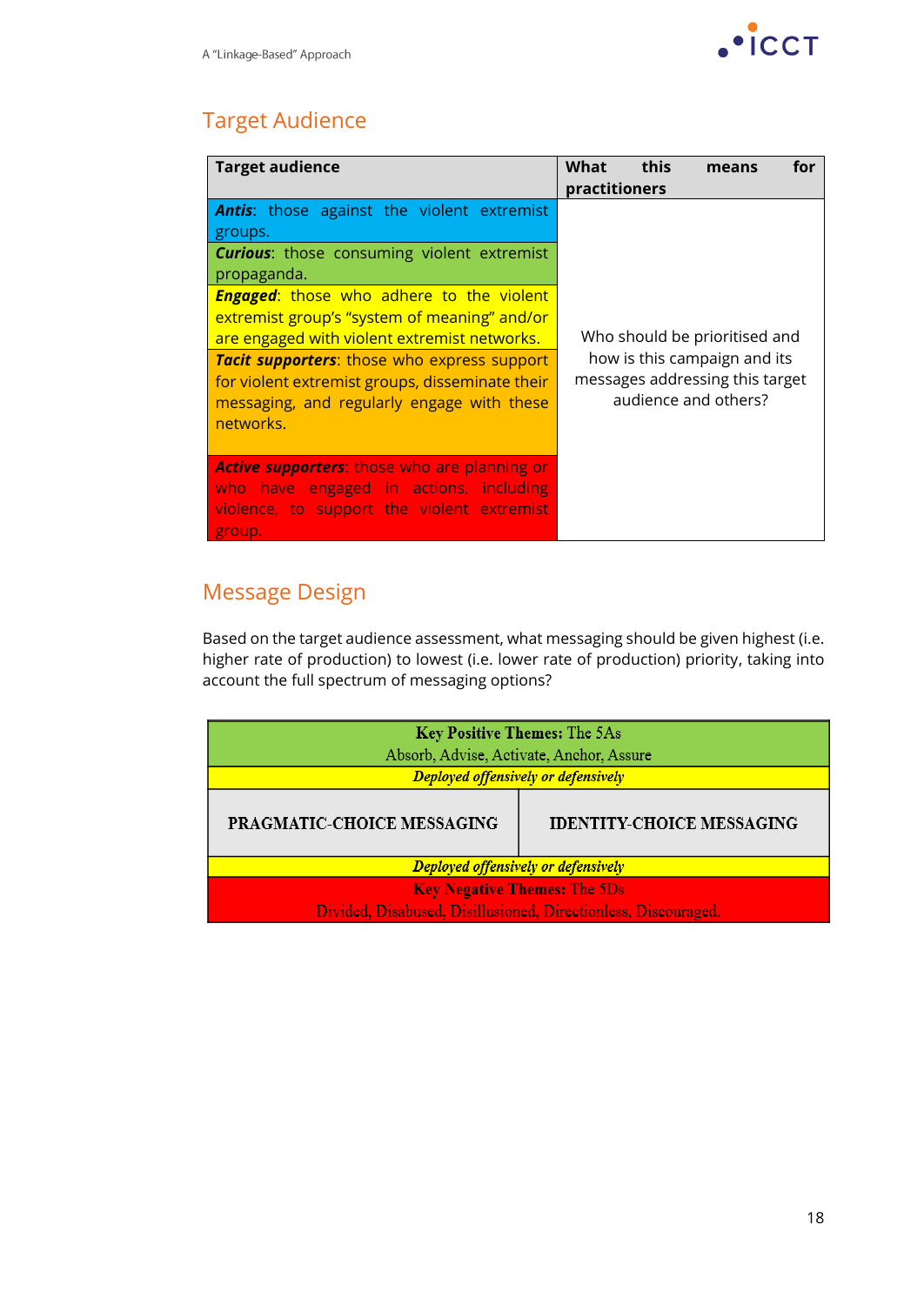

# Metric Collection – Basic Sample

By placing messaging categories and themes into a framework, it then becomes possible to define metrics for success, collect data and make comparative assessments to guide campaign and message design strategies.

For example, based on target audience analysis, priority may be given to producing divided- pragmatic, disabused-identity, absorb-pragmatic and assure-identity messages. These message types can then by linked to metric collection – in this case focus group feedback, reach and counter-message provocation.

| <b>Message</b><br>type | Focus group<br>feedback | Who was targeted<br>how<br>and<br>many<br>(Reach) | Provoke a<br>defensive<br>response from violent<br>extremists |
|------------------------|-------------------------|---------------------------------------------------|---------------------------------------------------------------|
| <b>Divided</b>         |                         |                                                   |                                                               |
| (Pragmatic)            |                         |                                                   |                                                               |
| <b>Disabused</b>       |                         |                                                   |                                                               |
| (Identity)             |                         |                                                   |                                                               |
| Absorbed               |                         |                                                   |                                                               |
| (Pragmatic)            |                         |                                                   |                                                               |
| Assure<br>(Identity)   |                         |                                                   |                                                               |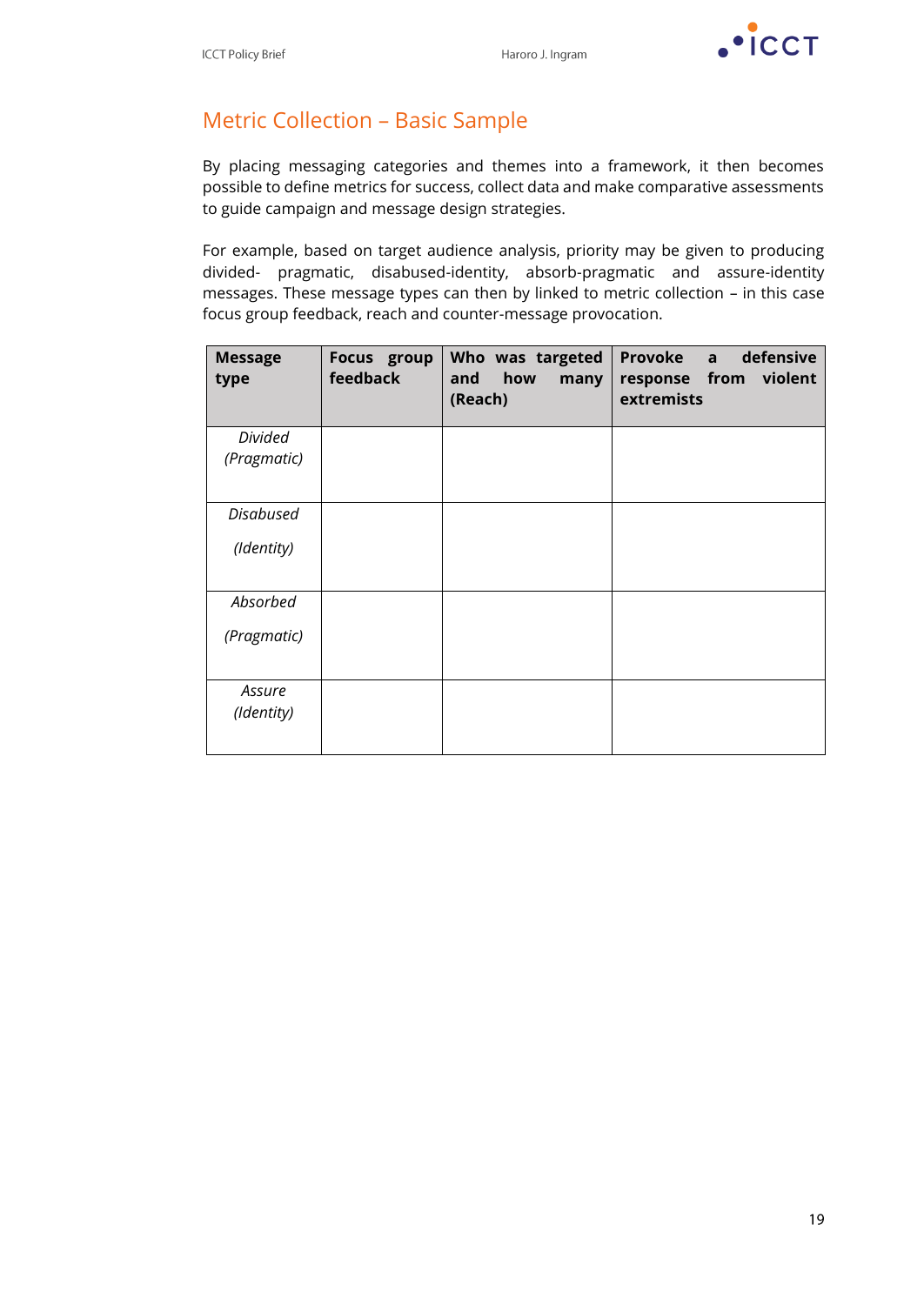

# Bibliography

Berger, J.M. "Promoting Disengagement from Violent Extremism", The International Centre for Counter-Terrorism - The Hague 7, no. 5 (2016), [https://icct.nl/wp](https://icct.nl/wp-content/uploads/2016/08/CVE-Policy-Brief-FINAL.pdf)[content/uploads/2016/08/CVE-Policy-Brief-FINAL.pdf.](https://icct.nl/wp-content/uploads/2016/08/CVE-Policy-Brief-FINAL.pdf)

Ingram, H.J. "A Brief History of Propaganda during Conflict", The International Centre for Counter-Terrorism – The Hague 7, no. 6 (2016), [https://icct.nl/publication/a-brief](https://icct.nl/publication/a-brief-history-of-propaganda-during-conflict-a-lesson-for-counter-terrorism-strategic-communications/)[history-of-propaganda-during-conflict-a-lesson-for-counter-terrorism-strategic](https://icct.nl/publication/a-brief-history-of-propaganda-during-conflict-a-lesson-for-counter-terrorism-strategic-communications/)[communications/.](https://icct.nl/publication/a-brief-history-of-propaganda-during-conflict-a-lesson-for-counter-terrorism-strategic-communications/)

Ingram, H.J. & Reed, A. "Lessons from History for Counter-terrorism Strategic communications", The International Centre for Counter-Terrorism – The Hague 7, no. 4 (2016). Available online at: [https://www.icct.nl/wp-content/uploads/2016/06/ICCT-](https://www.icct.nl/wp-content/uploads/2016/06/ICCT-Ingram-CTSC-June-2016-3.pdf)[Ingram-CTSC-June-2016-3.pdf](https://www.icct.nl/wp-content/uploads/2016/06/ICCT-Ingram-CTSC-June-2016-3.pdf)

Ingram, H.J. "Deciphering the Siren Call of Militant Islamist Propaganda: Meaning, Credibility and Behavioural Change", The International Centre for Counter-Terrorism – The Hague 7, no.9 (2016), [https://icct.nl/wp-content/uploads/2016/09/ICCT-Ingram-](https://icct.nl/wp-content/uploads/2016/09/ICCT-Ingram-Deciphering-the-Siren-Call-of-Militant-Islamist-Propaganda-September2016.pdf)[Deciphering-the-Siren-Call-of-Militant-Islamist-Propaganda-September2016.pdf.](https://icct.nl/wp-content/uploads/2016/09/ICCT-Ingram-Deciphering-the-Siren-Call-of-Militant-Islamist-Propaganda-September2016.pdf)

Ingram, H.J. "An Analysis of Inspire and Dabiq: Lessons from AQAP and Islamic State's Propaganda War", Studies in Conflict and Terrorism (2016), <http://www.tandfonline.com/doi/full/10.1080/1057610X.2016.1212551>

Kahneman, D. *Thinking, Fast and Slow*. London: Penguin, 2012.

Norman, D. "Some observations on mental models". *Mental Models*. in D. Gentner and A. Stevens, eds., Mental Models (New York: Psychology Press, 1983), pp.7-14.

World Bank. 2015. *World Development Report 2015: Mind, Society, and Behavior.* Washington, DC: World Bank.